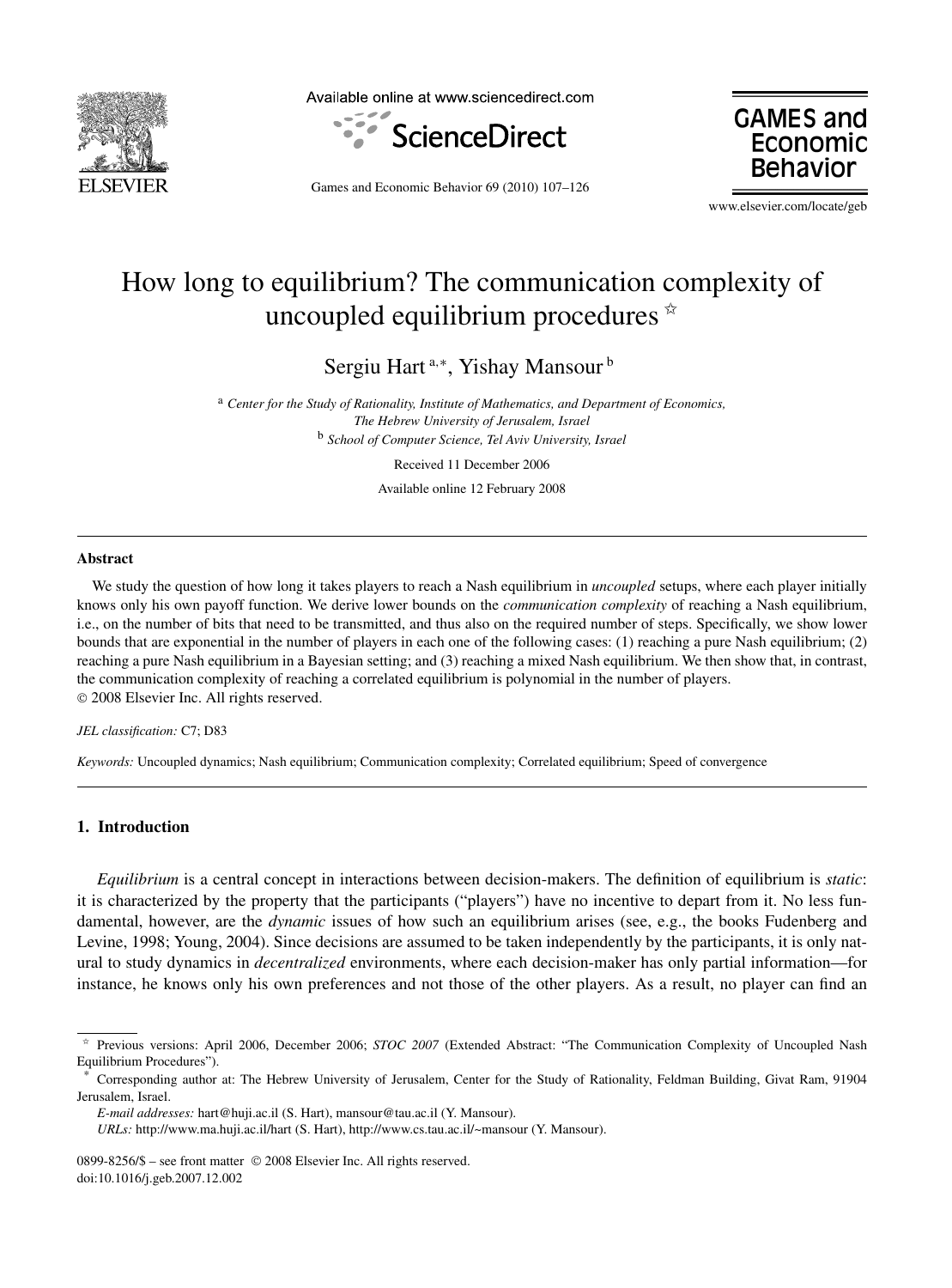equilibrium on his own, and the resulting dynamics become complex and need not converge to a rest-point (i.e., an equilibrium).

Significant progress has been made in understanding the dynamic aspects of one equilibrium concept, that of *correlated equilibrium* (Aumann, 1974). A correlated equilibrium obtains when players receive signals before the game is played; these signals, which may be correlated, do not affect the payoffs in the game. Of course, the players may well use these signals when making their strategic choices. To date, there are several efficient algorithms (Blum and Mansour, 2007; Cahn, 2004; Cesa-Bianchi and Lugosi, 2003, 2006; Foster and Vohra, 1997; Hart, 2005; Hart and Mas-Colell, 2000, 2001; Stoltz and Lugosi, 2005, 2007; Young, 2004) that, in all games, converge fast to (approximate) correlated equilibria.

In contrast, convergence to *Nash equilibrium* is a much more complex and less clear-cut issue.<sup>1</sup> As we have stated above, a natural assumption that most dynamics satisfy is that of *uncoupledness* (Hart and Mas-Colell, 2003): each player is assumed to know initially *only his own payoff function*, and not those of the other players. Parallel notions are "informationally decentralized" or "privacy-preserving" in economics, and "distributed" in computer science; in particular, the longstanding study of mechanism design in economics, starting with the work of Hurwicz (Hurwicz, 1960), has led to significant concepts and insights concerning the aggregation of information (see Jordan, in press, for a short survey).

The existing results on uncoupled dynamics and Nash equilibria are as follows. On the one hand, it has been shown that it is impossible for uncoupled dynamics that are deterministic and continuous<sup>2</sup> always to converge to a Nash equilibrium, even when it is unique (Hart and Mas-Colell, 2003). On the other hand, there are a number of uncoupled dynamics that converge to Nash equilibria in general games; these dynamics use various techniques such as hypothesis-testing, regret-testing, and other variants of exhaustive or stochastic search (Foster and Kakade, 2004; Foster and Young, 2003, 2006; Germano and Lugosi, 2007; Hart and Mas-Colell, 2006; Young, 2004).<sup>3</sup> Since all these dynamics perform some form of search over all action combinations, it follows that the number of steps until a Nash equilibrium is reached is exponential in the number of players (when the number of actions of each player is kept fixed). In this paper we will show that this is a general phenomenon rather than a deficiency of the existing literature: *the lower bound on the speed of convergence to Nash equilibria is exponential in the number of players*.

To make this precise, define a *Nash equilibrium procedure* as a dynamic process whereby the players reach a Nash equilibrium, whether *pure* or *mixed*. We study the number of steps needed before the procedure terminates at the appropriate equilibrium. Again, we are considering uncoupled procedures: each player's payoff function is private, initially known only to him. We use the theory of *communication complexity* (see Kushilevitz and Nisan, 1997) to derive lower bounds on the amount of communication, measured in terms of the number of transmission bits—and thus also the number of steps—needed by the players in order to reach a Nash equilibrium. This important connection was first observed in Conitzer and Sandholm (2004), where various lower bounds for *two*-person games are derived (as the number of actions increases). Here we analyze general *n*-person games.

Our results provide lower bounds that are exponential in the number of players (we keep the number of actions of each player bounded, e.g., two) for the communication complexity in each of the following cases:

- (1) reaching a pure Nash equilibrium—in general games, and also in the restricted class of games having the "finite improvement property" (Section 3 and Appendix A);
- (2) reaching a pure Nash equilibrium in a Bayesian setup (Section 4); and
- (3) reaching a mixed Nash equilibrium (Section 5).

We also exhibit simple procedures that yield upper bounds that are also exponential (Section 6).

 $<sup>1</sup>$  A Nash equilibrium is a fixed point of a nonlinear function, whereas a correlated equilibrium is a solution of finitely many linear inequalities.</sup> This may be one reason—though not the only one—that it appears to be more difficult to converge to the former than to the latter.

<sup>2</sup> Continuous with respect to both actions and time.

<sup>&</sup>lt;sup>3</sup> Dynamics of the "best-reply" variety have been studied in Bayesian setups where players possess certain probabilistic beliefs about the payoff functions of the other players (see, e.g., Jordan, 1991; Kalai and Lehrer, 1993); however, additional coordination between the players is needed to obtain convergence to Nash equilibria (cf. Section 4 in Jordan, 1991 and footnote 20 in Hart, 2005).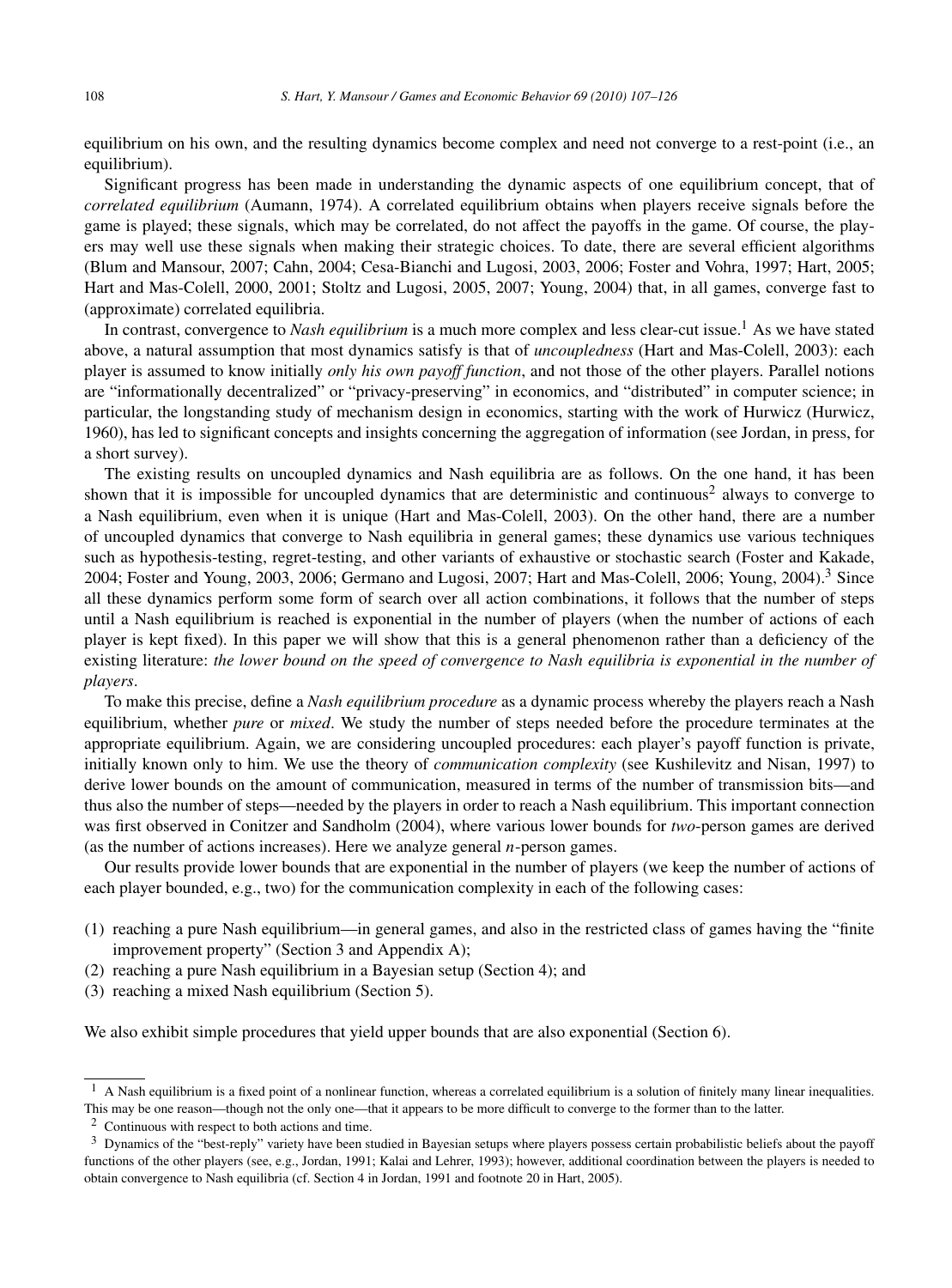These exponential lower bounds may seem unsurprising, given that the size of the input (i.e., the players' private payoff functions) is also exponential. We thus analyze the communication complexity of reaching *correlated equilibria*, and we show that it is, in contrast, only *polynomial* in the number of players (Section 7 and Appendix B). Therefore, the exponential communication complexity of Nash equilibrium procedures is a result of the equilibrium requirement, and *not* of the size of the input.

In summary, this paper may be viewed as providing further evidence of the intrinsic difficulty of reaching Nash equilibria, in contrast to correlated equilibria.<sup>4</sup>

# **2. Preliminaries**

#### *2.1. Game-theoretic setting*

The basic setting is as follows. There are  $n \ge 2$  players,  $i = 1, 2, ..., n$ . Each player *i* has a finite set of actions  $A_i$ with<sup>5</sup>  $|A_i| \ge 2$ , and the joint action space is  $A = \prod_{i=1}^{n} A_i$ . Let  $\Delta_i$  denote the set of probability distributions over  $A_i$ and put  $\Delta = \prod_{i=1}^{n} \Delta_i$ . Most of the games we introduce will be *binary-action games*, where the action space of each player *i* is  $A_i = \{0, 1\}$ , and so  $A = \{0, 1\}^n$ ; in this case a mixed action of player *i* is given by  $0 \le p_i \le 1$ , interpreted as the probability that  $a_i = 1$ .

Each player *i* has a payoff (or utility) function  $u_i$  which maps *A* to the real numbers, i.e.,  $u_i : A \to \mathbb{R}$ . We extend  $u_i$  to  $\Delta$  in a multilinear way, by defining  $u_i(p_1,\ldots,p_n) = \mathbf{E}[u_i(a_1,\ldots,a_n)]$  for each  $(p_1,\ldots,p_n) \in \Delta$ , where the expectation **E** is taken with respect to the product distribution  $p_1 \times \cdots \times p_n$  on *A*. We denote this game by  $G =$  $(n, \{A_i\}_i, \{u_i\}_i).$ 

For a joint action  $a = (a_1, ..., a_i, ..., a_n) \in A$ , let  $a^{-i} = (a_1, ..., a_{i-1}, a_{i+1}, ..., a_n)$  be the joint action of all players *except* player *i*. For each player *i*, the (pure) *best-reply correspondence* maps a joint action *a*−*<sup>i</sup>* of the other players to the set  $BR(a^{-i}; u_i) = \arg \max_{a_i \in A_i} u_i(a_i, a^{-i})$ . A joint action  $a \in A$  is a *pure Nash equilibrium* if  $u_i(a) \geq u_i(b_i, a^{-i})$  for every player *i* and any action  $b_i \in A_i$ ; or equivalently,  $a_i \in BR(a^{-i}; u_i)$  for all *i*. Similarly, a combination of mixed actions  $p \in \Delta$  is a *mixed Nash equilibrium* if  $u_i(p) \geq u_i(q_i, p^{-i})$  for every player *i* and any  $q_i \in \Delta_i$ .

Finally, we define the concepts of "improvement step" and "improvement path." Given a joint action  $a \in A$ , an *improvement step* of player *i* is an action  $b_i \in A_i$  such that  $u_i(b_i, a^{-i}) > u_i(a)$ ; we refer to *i* as the *improving player.* An *improvement path* is a sequence of improvement steps (where the improvement steps can be performed by different players). A game *G* has the *finite improvement property* if all the improvement paths are finite<sup>6</sup>; such a game always possesses a pure Nash equilibrium.

#### *2.2. Communication complexity background*

In the "classical" setting in communication complexity there are two agents,<sup>7</sup> one holding an input  $x \in \{0, 1\}^K$ and the other holding an input  $y \in \{0, 1\}^K$ , where *K* is a finite set. Their task is to compute a joint function of their inputs  $f(x, y) \in \{0, 1\}$ . The agents send messages to one another, and we assume that at the end of the communication they each have the value of *f (x,y)*. The *communication complexity* of a deterministic communication protocol *Π* for computing  $f(x, y)$  is the number of bits sent during the computation of  $f(x, y)$  by  $\Pi$ ; denote this number of bits by CC*(Π,f,x,y)*. The communication complexity CC*(Π,f )* of a protocol *Π* for computing a function *f* is defined as the worst case over all possible inputs  $(x, y) \in \{0, 1\}^K \times \{0, 1\}^K$ , i.e.,  $CC(\Pi, f) = \max_{x, y \in \{0, 1\}^K} CC(\Pi, f, x, y)$ . Finally, the *communication complexity* CC*(f ) of computing a function f* is the minimum over all protocols *Π* for computing  $f$ , i.e.,  $CC(f) = \min_{\Pi} CC(\Pi, f)$ .

A well-studied function in communication complexity is the *disjointness* function. Let S be a finite set; the S*disjointness function*  $DISJ_S$  is defined on the subsets of S (i.e., on  $\{0, 1\}^S \times \{0, 1\}^S$ ) by  $DISJ_S(S_1, S_2) = 1$  if the two inputs  $S_1, S_2 \subset S$  are disjoint sets (i.e.,  $S_1 \cap S_2 = \emptyset$ ), and  $DISJ_S(S_1, S_2) = 0$  otherwise. There is a large literature

<sup>&</sup>lt;sup>4</sup> See Hart and Mas-Colell (2006, Section 5(g)), particularly the last sentence there.

<sup>5</sup> The number of elements of a finite set *Z* is denoted |*Z*|.

<sup>6</sup> These are the "generalized ordinal potential games" (Monderer and Shapley, 1996).

<sup>7</sup> We call them "agents" to avoid confusion with the players of the game.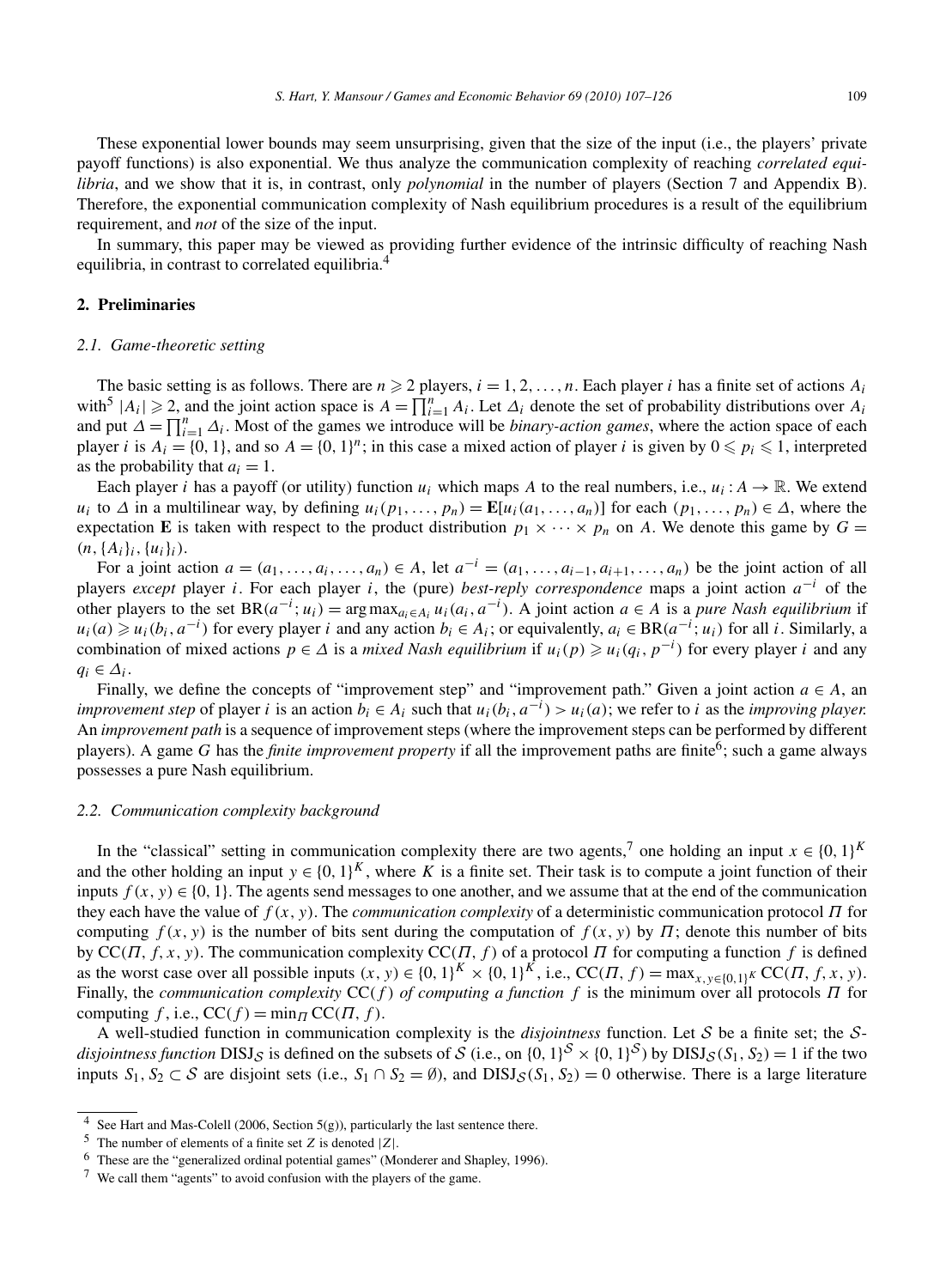on the communication complexity of the disjointness function (see Kushilevitz and Nisan, 1997). We state here one result that will be used to derive bounds in our setting (see Kushilevitz and Nisan, 1997, Section 1.3).

**Theorem 1.** *The communication complexity of the S-disjointness function is*  $|S|$  *bits, i.e.,* CC(DISJs) =  $|S|$ *.* 

## *2.3. Nash equilibrium procedures*

A *Nash equilibrium procedure* is a dynamic process by which the players reach a Nash equilibrium of the game, whether pure or mixed (both cases will be considered below). Fix the number of players *n* and the action spaces  $A_i$ ; a game *G* is thus identified with its payoff functions  $(u_1, \ldots, u_n)$ . Let G be a family of games to which the procedure should apply. The basic assumption is that of *uncoupledness*: each player knows only his own payoff function *ui* (Hart and Mas-Colell, 2003, 2006).

We emphasize that we make no assumptions about the players' incentives, since we are interested in *lower bounds*, which give the *minimum* it takes to reach an equilibrium—*no matter what the incentives are*. Indeed, any form of strategic behavior when choosing the messages would be an additional restriction that can only increase the communication complexity (cf. Conitzer and Sandholm, 2004).

Formally, the *n* players who participate in a Nash equilibrium procedure have the following information and capabilities. The "input" of the procedure is a game  $G = (u_1, \ldots, u_n)$  in the family  $G$ . Initially, each player *i* has access only to his own "private" payoff function<sup>8</sup>  $u_i$ . In each round  $t = 1, 2, \ldots$ , every player *i* performs an action<sup>9,10</sup>  $a_{i,t} \in A_i$ . At the end of round *t* all the players observe each other's actions; i.e., they all observe the joint action  $(a<sub>1,t</sub>,...,a<sub>n,t</sub>) ∈ A.$ 

In a *mixed Nash equilibrium procedure*  $\Pi$  for  $\mathcal{G}$ , the "output" of each player *i* is a distribution  $p_i \in \Delta_i$ , such that  $(p_1, \ldots, p_n) \in \Delta$  is a mixed Nash equilibrium of the game  $G = (u_1, \ldots, u_n)$  that was given as input.<sup>11</sup> In a *pure Nash equilibrium procedure*  $\Pi$  for  $\mathcal{G}$ , the "output" of player *i* is either (1) a pure action  $a_i \in A_i$ , or (2) a declaration of "no pure Nash equilibrium." In case (1), the joint output  $(a_1, \ldots, a_n) \in A$  is a pure Nash equilibrium of *G*, whereas in case (2) *G* has no pure Nash equilibrium. Let PNEP and MNEP denote the collection of pure and mixed Nash equilibrium procedures, respectively.

The communication complexity CC*(Π,G)* of a Nash equilibrium procedure *Π* applied to a game *G* is the number of bits communicated until *Π* terminates when the input is *G*. Given a family of games G, the communication complexity of a Nash equilibrium procedure *Π* for the family G is the worst-case communication complexity of *Π* over all games *G* ∈ *G*, i.e., CC(*Π*, *G*) = max<sub>*G*∈*G*</sub> CC(*Π*, *G*). Next, CC(PURE, *G*), the *communication complexity of pure Nash equilibrium procedures* for a family of games G, is the minimal communication complexity of any pure Nash equilibrium procedure *Π* for the family of games  $G$ , i.e.,  $CC(PURE, G) = min_{\Pi \in PNEP} CC(\Pi, G)$ ; similarly,  $CC(MIXED, G) = min_{\Pi \in MNEP} CC(\Pi, G)$  is the *communication complexity of mixed Nash equilibrium procedures* for G. Finally, when the games in the family G are chosen according to a probability distribution **P**, the *expected communication complexity of pure Nash equilibrium procedures* is  $\min_{\Pi \in \text{PNEP}} \mathbb{E}[\text{CC}(\Pi, G)]$ , where the expectation **E** is taken with respect to **P**; we denote this by  $\mathbf{E}[CC(PURE, \mathcal{G})].$ 

One may measure the communication complexity of Nash procedures also in terms of the number of rounds; this may be more natural from the game-theoretic viewpoint. Formally, the *time communication complexity* tCC*(Π,G)* of a Nash equilibrium procedure *Π* applied to a game *G* is the number of time periods until *Π* terminates. The two communication complexity measures, CC and tCC, are closely related: in each time period the players transmit at least 1 bit and at most  $\sum_i \log |A_i| = \log |A|$  bits.<sup>12</sup>

<sup>&</sup>lt;sup>8</sup> The number of players *n*, the action spaces  $A_i$ , and the set of games  $G$  are fixed and commonly known.

<sup>9</sup> It is natural to consider dynamics in the framework of repeated games, and so we assume without loss of generality that the communication proceeds through actions. Using any other set  $B_i$  instead of  $A_i$  will only affect the communication complexity by a constant factor (cf. Proposition 2). For binary-action games,  $a_{i,t} \in A_i$  just means that the communication of each player in each period is 1 bit.

<sup>10</sup> The procedure is thus *deterministic*; see Section 8.1 for *stochastic* procedures.

<sup>11</sup> Finite games always possess mixed Nash equilibria.

<sup>&</sup>lt;sup>12</sup> Throughout this paper log is always  $log_2$ .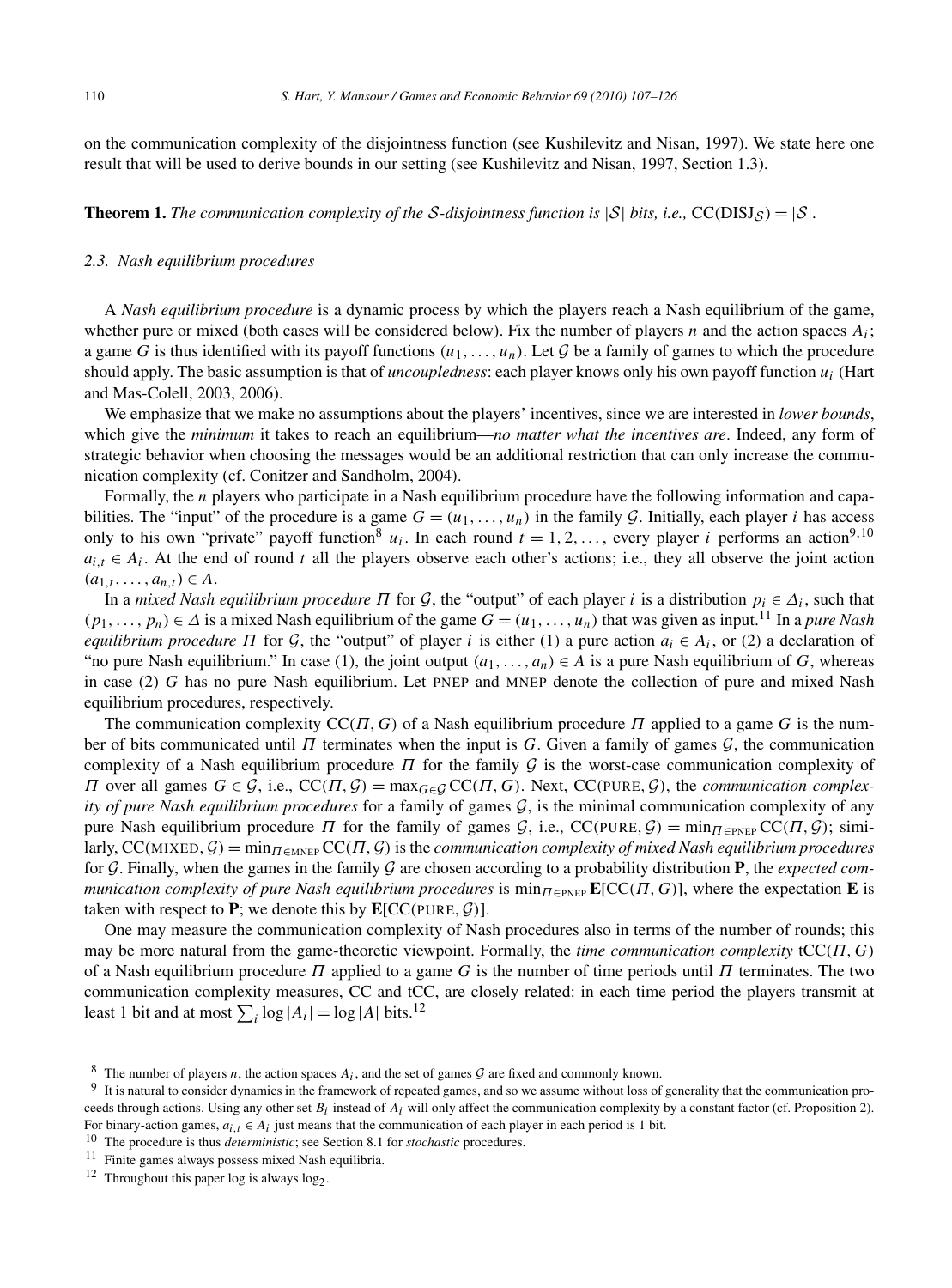**Proposition 2.** *The time communication complexity* tCC *and the* (*bit*) *communication complexity* CC *satisfy*:

$$
\frac{1}{\log|A|}CC \leqslant tCC \leqslant CC.
$$
 (1)

(A similar connection for two-player games was observed in Conitzer and Sandholm, 2004.)

We are interested in the asymptotic behavior of the communication complexity of Nash equilibrium procedures as the number of players *n* increases, while the size of the action sets is fixed. Let  $\Gamma_s^n$  be the family of all *n*-person games where each player has at most *s* actions, i.e.,  $|A_i| \leq s$  for all *i*. We want to estimate the communication complexity of Nash equilibrium procedures on the class  $\Gamma_s^n$  as *n* increases and *s* is fixed. Our results will deal with the class  $\Gamma_2^n$ of binary-action games (except for Theorem 4, where we need 4 actions). Since the communication complexity is defined as the worst case over all games, any lower bound for  $\Gamma_2^n$  is clearly also a lower bound for  $\Gamma_s^n$  for every  $s \geq 2$ ; see also Section 8.2.

# **3. Pure equilibria**

In this section we derive exponential lower bounds on the communication complexity of *pure* Nash equilibrium procedures. Our result is  $13$ 

**Theorem 3.** Any pure Nash equilibrium procedure has communication complexity  $\Omega(2^n)$ , i.e., for every  $s \geqslant 2$ ,

$$
CC(PURE, \Gamma_s^n) \geq CC(PURE, \Gamma_2^n) = \Omega(2^n).
$$

Proposition 2 implies that the *time communication complexity* of pure Nash equilibrium procedures is tCC*(*PURE*,*  $\Gamma_2^n$ ) =  $\Omega(2^n/n) = \Omega(2^{n-\log n})$ .

At this point one may conjecture that restricting the class of games to those that have pure Nash equilibria may decrease the communication complexity. However, this is not so. Even if one considers only the specific class FIP*<sup>n</sup> s* of *n*-person *s*-action games that have the "finite improvement property" (see Section 2.1) and thus always possess pure Nash equilibria, the lower bound remains exponential. Specifically, for games with  $s \geq 4$  actions, we have

**Theorem 4.** Any pure Nash equilibrium procedure on the class  $\mathcal{FIP}_s^n$  of *s*-action games with the finite improvement *property has communication complexity*  $\Omega(2^{n/2})$ *, i.e., for every*  $s \geqslant 4$ *,* 

$$
CC(pURE, \mathcal{FIP}_s^n) \geqslant CC(pURE, \mathcal{FIP}_4^n) = \Omega(2^{n/2}).
$$

Theorem 3 will be proved in Section 3.2 using a simple reduction from the disjointness problem (recall Theorem 1), whereas Theorem 4 will require a much more complex construction, which is relegated to Appendix A.

# *3.1. Reductions*

We now show how to reduce the disjointness problem to the problem of finding pure Nash equilibria. Divide the player set  $\{1,\ldots,n\}$  into two sets  $T_1$  and  $T_2$  of size  $n/2$  each (assume for simplicity that *n* is even), say  $T_1 =$  $\{1,\ldots,n/2\}$  and  $T_2 = \{n/2+1,\ldots,n\}$ . It will be convenient to rename the players such that the players in  $T_\ell$  are  $(\ell, i)$  for  $i \in \{1, \ldots, n/2\}$  and  $\ell \in \{1, 2\}$ . For any two sets  $S_1, S_2 \subset S$ —an input of the S-disjointness problem—the *reduction* will define a game  $G = (n, \{A_i\}_i, \{u_i\}_i)$ , such that two properties are satisfied:

- *Reducibility*:  $S_1 \cap S_2 \neq \emptyset$  if and only if *G* has a pure Nash equilibrium.
- *Constructibility:* The payoff function of each player  $(\ell, i)$  in  $T_{\ell}$  is constructible from  $S_{\ell}$  (i.e., for every  $a \in A$  the number  $u_{\ell,i}(a)$  is computable, by a finite algorithm, from  $a, S_{\ell}$ , and  $i$ ).

<sup>&</sup>lt;sup>13</sup> Notation:  $f(n) = \Omega(g(n))$  and  $f(n) = O(g(n))$  mean that there exists a constant  $C > 0$  such that  $f(n) \ge Cg(n)$ , respectively  $f(n) \le Cg(n)$ , for all *n*.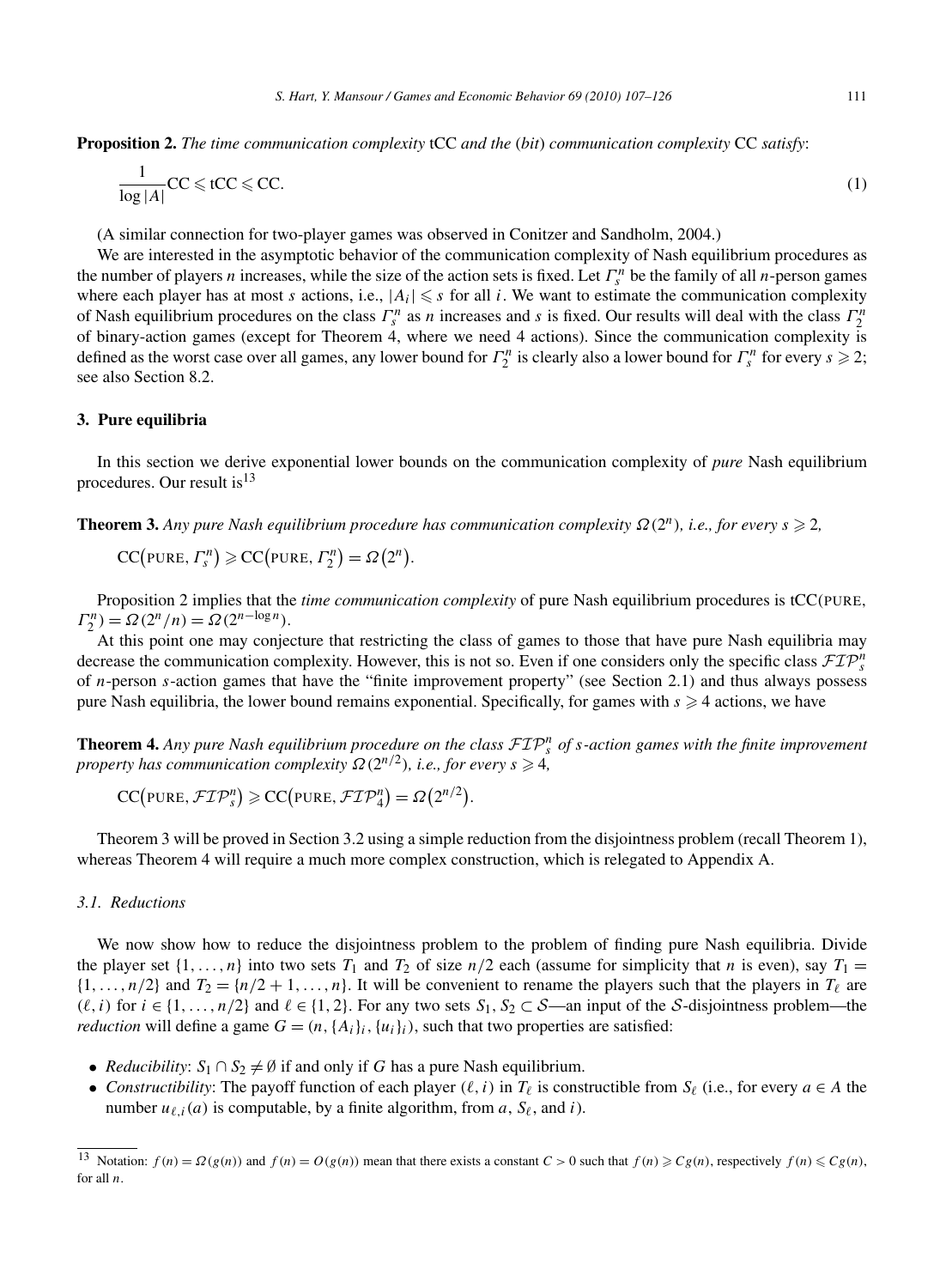The reducibility property enables us to relate the outcome of a pure Nash equilibrium procedure on *G* with the outcome of the S-disjointness function on  $S_1$  and  $S_2$ . Namely, if the players reach a pure Nash equilibrium in *G* then the sets *S*<sup>1</sup> and *S*<sup>2</sup> are not disjoint, and if they do not reach a pure Nash equilibrium then the sets are disjoint. The constructibility property ensures that given a pure Nash equilibrium procedure *ΠNE* we are able to generate a protocol *ΠD* for the disjointness problem, with the same communication complexity. More specifically, given *ΠNE* we create a protocol  $\Pi_D$  by having agent  $\ell \in \{1, 2\}$  simulate all the players in  $T_\ell$  (he can do so by the constructibility property). We summarize this in the following claim, which is based on Theorem 1.

**Claim 5.** *Assume that there exists a reduction from the* S*-disjointness problem to n-person pure Nash equilibrium procedures that satisfies the reducibility and constructibility properties. Then any pure Nash equilibrium procedure has communication complexity of at least* |S| *bits.*

## *3.2. Matching pennies reduction*

We now provide a simple reduction, which we call the *matching pennies reduction*, and establish Theorem 3.

Take  $S = \{0, 1\}^n$ ; for each  $S_1, S_2 \subset S$  the reduction will generate a binary-action game *G* in  $\Gamma_2^n$  as follows. The action spaces are  $A_i = \{0, 1\}$  for all *i*, and a joint action is thus  $a \in A = \{0, 1\}^n$ . The payoff  $u_{\ell, i}(a)$  of each player  $(\ell, i)$  in  $T_{\ell}$  will be high (specifically, 2) if the joint action *a* lies in the set  $S_{\ell}$ , and low (specifically, 0) if it does not. In the latter case, two distinguished players in  $T_{\ell}$ , say  $(\ell, 1)$  and  $(\ell, 2)$ , will in addition play a matching pennies game between themselves.

Formally, for  $\ell = 1, 2$ , the payoff function  $u_{\ell, i}$  of a player  $(\ell, i)$  in  $T_{\ell}$  is defined as follows. For  $i \ge 3$ , put<sup>14</sup>

$$
u_{\ell,i}(a) = \begin{cases} 2, & \text{if } a \in S_{\ell}, \\ 0, & \text{if } a \notin S_{\ell}; \end{cases}
$$

as for players  $(\ell, 1)$  and  $(\ell, 2)$  in  $T_{\ell}$ , their payoff functions are

 $u_{\ell,1}(a) =$  $\sqrt{ }$ ⎨  $\mathbf{I}$ 2, if  $a \in S_\ell$ , 1, if  $a \notin S_\ell$  and  $a_{\ell,1} = a_{\ell,2}$ , 0, if  $a \notin S_\ell$  and  $a_{\ell,1} \neq a_{\ell,2}$ ;  $u_{\ell,2}(a) =$  $\sqrt{ }$ ⎨  $\mathbf{I}$ 2, if  $a \in S_\ell$ , 0, if  $a \notin S_\ell$  and  $a_{\ell,1} = a_{\ell,2}$ , 1, if  $a \notin S_\ell$  and  $a_{\ell,1} \neq a_{\ell,2}$ .

**Claim 6.** For  $n \geq 4$ , the reducibility and constructibility properties hold for the matching pennies reduction.

**Proof.** The payoff functions of the players in  $T_{\ell}$  depend on  $S_{\ell}$  only, and so the constructibility property holds. For the reducibility property, note that *a* is a pure Nash equilibrium if and only if  $a \in S_1 \cap S_2$  (indeed, if  $a \in S_1 \cap S_2$ , then every player gets the maximal payoff of 2; otherwise,  $a \notin S_\ell$  for some  $\ell$ , and then either  $(\ell, 1)$  or  $(\ell, 2)$  benefits by deviating).  $\square$ 

We can now prove Theorem 3.

**Proof of Theorem 3.** Follows from Claims 5 and 6 (recall that  $S = \{0, 1\}^n$ ).  $\Box$ 

#### **4. Pure equilibria in a Bayesian setting**

We now consider a Bayesian setting where the game (i.e., the payoff functions) is chosen according to a *probability distribution* that is known to all players. While the communication complexity of pure Nash equilibrium procedures has been shown to be exponential in the worst case, it is conceivable that the *expected* communication complexity will be smaller (where the expectation is taken over the randomized selection of the payoff functions). However, that

<sup>&</sup>lt;sup>14</sup> Alternatively: put  $u_{\ell,i}(a) = 0$  for all  $a \in A$  and all  $i \ge 3$ .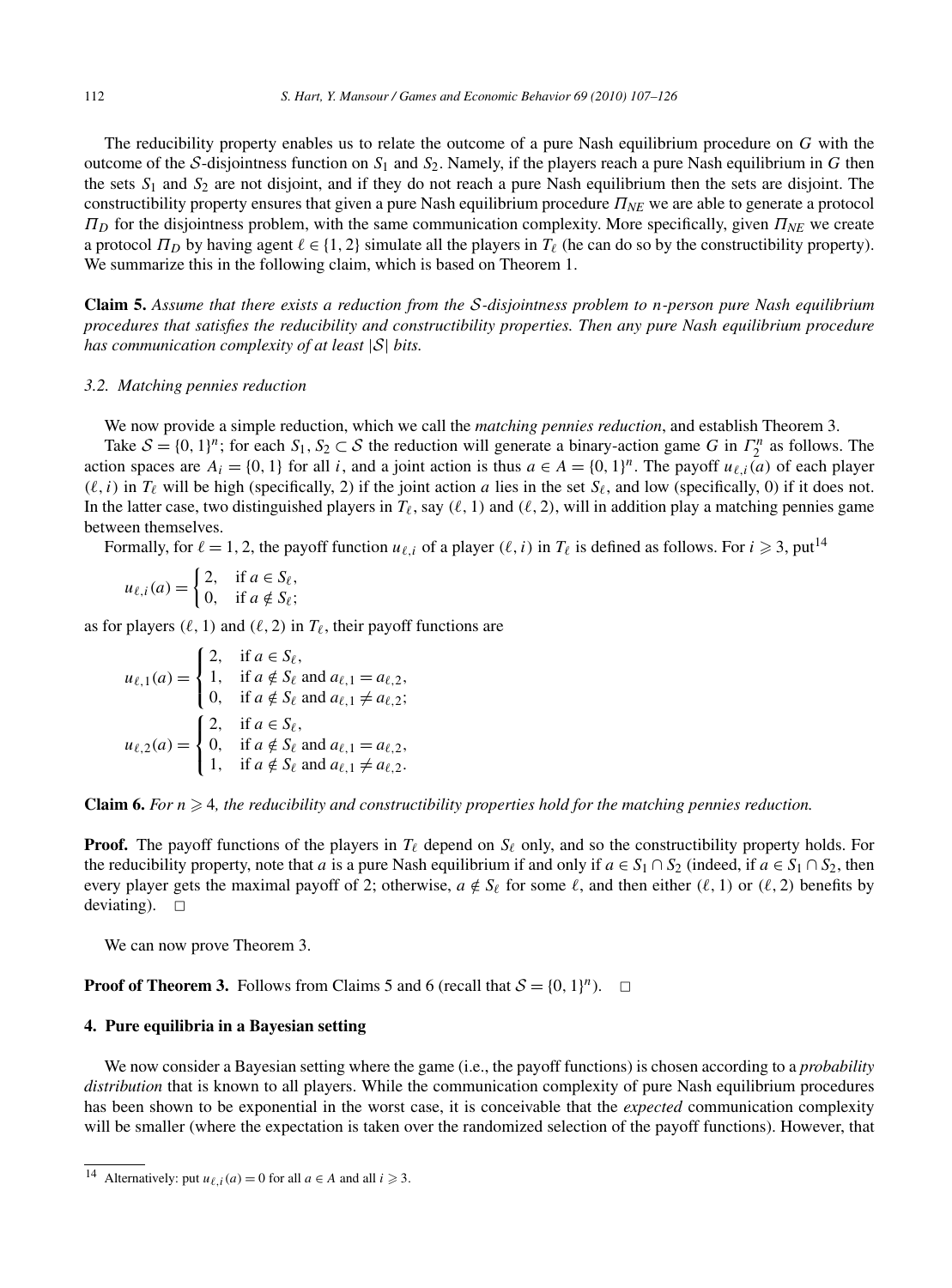turns out not to be the case. We will exhibit a simple distribution for which the expected communication complexity of pure Nash equilibrium procedures is exponential. Our result is the following.

**Theorem 7.** *There exists a probability distribution over games such that any pure Nash equilibrium procedure has expected communication complexity Ω(*2*n)*; *i.e., there exists a probability distribution* **P** *over the family of binaryaction games Γ <sup>n</sup>* <sup>2</sup> *such that*

$$
\mathbf{E}\big[\mathbf{CC}\big(\text{PURE},\,\Gamma_2^n\big)\big]=\Omega\big(2^n\big).
$$

(Note that Theorem 3 is implied by Theorem 7.) Unlike the results in the previous section, here we will not apply a reduction, but rather provide a direct proof, using techniques from "distributional communication complexity" (see Kushilevitz and Nisan, 1997, Sections 1.2 and 3.4).

Some further background from communication complexity is needed at this point. A *combinatorial rectangle* is  $X = X_1 \times \cdots \times X_n$ , where each  $X_i$  is a subset of inputs of player *i*. Every sequence of messages in a communication protocol can be described by a combinatorial rectangle, namely, all inputs generating that sequence of messages. Given a function f of *n* inputs  $x_1, \ldots, x_n$ , a combinatorial rectangle X is called *monochromatic* if  $f(x)$  has the same value for all  $x = (x_1, \ldots, x_n) \in \mathcal{X}$ . A *minimal covering* of a function f using combinatorial rectangles is the minimum number of monochromatic combinatorial rectangles needed to represent *f* (i.e., the minimum number of monochromatic rectangles whose union covers the space of all possible inputs). Clearly, the logarithm of this number is a lower bound on the communication complexity of *f* (since, roughly speaking, every bit of communication can only split combinatorial rectangles into two; for more details see Kushilevitz and Nisan, 1997, Chapter 1).

In our setting, the combinatorial rectangles are  $U = U_1 \times \cdots \times U_n$ , where each  $U_i$  is a set of payoff functions of player *i*. A monochromatic combinatorial rectangle is labeled by either (1) a pure joint action  $a \in A$  (when *a* is a Nash equilibrium for every game  $(u_1, \ldots, u_n) \in \mathcal{U}$ , or (2) "no pure Nash equilibrium" (when no game  $(u_1, \ldots, u_n) \in \mathcal{U}$ has a pure Nash equilibrium).

Informally, the lower bound on the expected communication complexity of pure Nash equilibrium procedures will be a consequence of the fact that it will be "hard" for the players to agree that there is no pure Nash equilibrium. We will construct a probability distribution over payoff functions such that, first, the probability that there is no pure Nash equilibrium is bounded away from 0 as the number of players *n* increases. And second, we will show that any combinatorial rectangle that is labeled "no pure Nash equilibrium" has a low probability. This will yield a lower bound on the number of monochromatic combinatorial rectangles, and thus on the communication complexity.

Formally, our probability distribution **P** is defined on the family  $\Gamma_2^n$  of binary-action games (i.e.,  $A_i = \{0, 1\}$  for all *i*). The payoff function *u<sub>i</sub>* of player *i* is selected randomly as follows. For every  $a^{-i} \in \{0, 1\}^{n-1}$ , with probability  $1/2$  put  $u_i(0, a^{-i}) = 0$  and  $u_i(1, a^{-i}) = 1$ , and with probability  $1/2$  put  $u_i(0, a^{-i}) = 1$  and  $u_i(1, a^{-i}) = 0$ ; these choices are made independently over all  $a^{-i}$  and over all *i*. Note that for every  $a \in \{0, 1\}^n$  each player *i* has a unique best reply, and  $P[u_i: a_i \in BR(a^{-i}; u_i)] = P[u_i: a_i \notin BR(a^{-i}; u_i)] = 1/2.$ 

We start by showing that the probability that there are no pure Nash equilibria is bounded away from 0.

**Lemma 8.** *There exists a constant*  $\alpha > 0$  *such that* 

 ${\bf P}\big[(u_1,\ldots,u_n)$ : *the game*  $(u_1,\ldots,u_n)$  *has no pure Nash equilibrium*  $]\geqslant \alpha$ 

for all 
$$
n \geq 2
$$
.

**Proof.** First, we claim that for every  $a \in \{0, 1\}^n$ , the probability that *a* is a pure Nash equilibrium is  $2^{-n}$ . Indeed, *a* is a pure Nash equilibrium if and only if for every player *i* the payoff function  $u_i$  satisfies  $a_i \in BR(a^{-i}; u_i)$ . This holds with probability 1*/*2, independently, for each player *i*, and so the probability that *a* is a pure Nash equilibrium is 2−*n*.

Second, let *N* be the number of pure Nash equilibria; then  $E[N] = 1$ , since there are  $2^n$  joint actions  $a \in \{0, 1\}^n$ and the probability of each one being a pure Nash equilibrium is  $2^{-n}$ . Therefore  $P[N = 0] \ge P[N \ge 2]$ , since 1 =  $\mathbf{E}[N] = \sum_{k \geqslant 1} k \mathbf{P}[N = k] \geqslant 1 \mathbf{P}[N = 1] + 2 \mathbf{P}[N \geqslant 2] = (1 - \mathbf{P}[N = 0]) + \mathbf{P}[N \geqslant 2].$ 

Third, let  $Z = \{a \in \{0, 1\}^n : |\{i : a_i = 1\}| \text{ is even}\}$  be the set of joint actions with an even number of ones, and let  $\zeta$ be the probability that in *Z* there are exactly 2 pure Nash equilibria. For any  $a, b \in Z$  with  $a \neq b$ , the event that *a* is a pure Nash equilibrium is independent of the event that *b* is a pure Nash equilibrium (*a* and *b* differ in at least two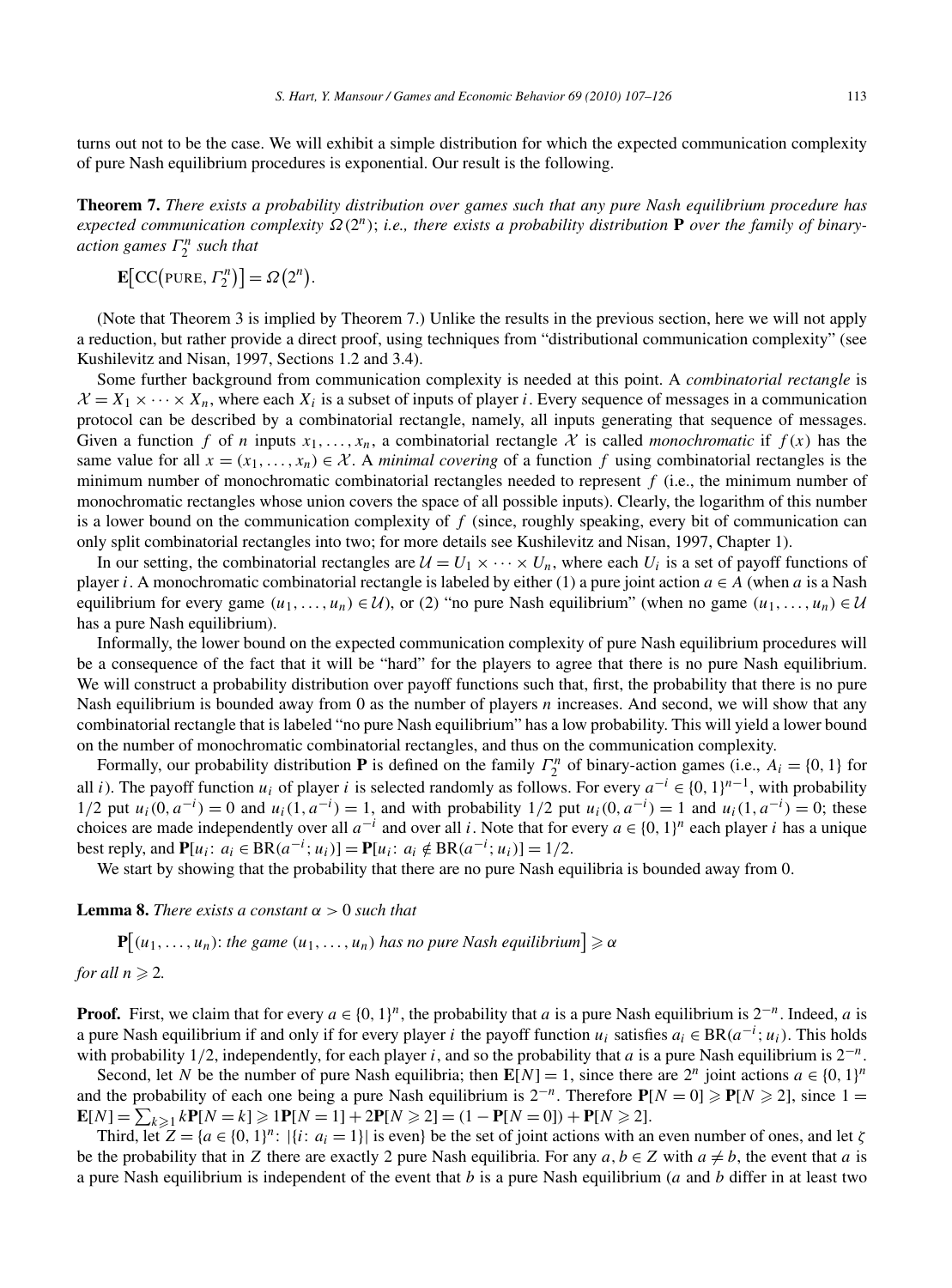coordinates by the definition of *Z*; hence for every player *i* we have  $a^{-i} \neq b^{-i}$ ). Therefore the probability that exactly two elements of *Z* (whose size is  $|Z| = 2^{n-1}$ ) are Nash equilibria is

$$
\zeta = {\binom{2^{n-1}}{2}} (2^{-n})^2 (1 - 2^{-n})^{2^{n-1} - 2},
$$

which is positive for all  $n \ge 2$ . Moreover,  $\zeta \to (1/8)e^{-1/2} > 0$  as  $n \to \infty$ , and so  $P[N = 0] \ge P[N \ge 2] \ge \zeta$  is indeed bounded away from 0.  $\Box$ 

Next we show that every combinatorial rectangle labeled "no pure Nash equilibrium" has low probability.

**Lemma 9.** Let  $\mathcal{U} = U_1 \times \cdots \times U_n$  be a combinatorial rectangle labeled "no pure Nash equilibrium." Then

$$
\mathbf{P}[(u_1,\ldots,u_n)\in\mathcal{U}]\leqslant 2^{-2^{n-1}}
$$

**Proof.** First, we claim that for every  $a \in \{0, 1\}^n$  there exists a player *i* such that  $a_i \notin BR(a^{-i}; u_i)$  for all  $u_i \in U_i$ . Indeed, otherwise, for every player *i* we would have  $a_i \in BR(a^{-i}; u'_i)$  for some  $u'_i \in U_i$ . But this would imply that *a* is a pure Nash equilibrium for  $(u'_1, \ldots, u'_n)$ , which belongs to U since U is a rectangle—in contradiction to the assumption that every game in  $U$  has no pure Nash equilibrium.

Second, as in the proof of Lemma 8, let *Z* be the set of all  $a \in \{0, 1\}^n$  with an even number of ones. Define  $Z_i = \{a \in Z: a_i \notin BR(a^{-i}; u_i) \text{ for all } u_i \in U_i\}$ ; then  $U_i \subset \{u_i: a_i \notin BR(a^{-i}; u_i) \text{ for all } a \in Z_i\}$ , and, as we saw just above,  $Z = \bigcup_{i=1}^{n} Z_i$ . Since the events  $\{u_i : a_i \notin BR(a^{-i}; u_i)\}$  are independent for different  $a \in Z_i$  (again,  $a \neq b$ implies that  $a^{-i} \neq b^{-i}$  for  $a, b \in \mathbb{Z}$ ) and each one has probability 1/2, we get

$$
\mathbf{P}[u_i \in U_i] \leqslant \prod_{a \in Z_i} \mathbf{P}[u_i \colon a_i \notin \text{BR}(a^{-i}; u_i)] = 2^{-|Z_i|}.
$$

Therefore,

$$
\mathbf{P}[(u_1,\ldots,u_n)\in\mathcal{U}]=\prod_{i=1}^n\mathbf{P}[u_i\in U_i]\leqslant\prod_{i=1}^n2^{-|Z_i|}\leqslant 2^{-2^{n-1}},
$$

*.*

since  $\sum_i |Z_i| \geq |Z| = 2^{n-1}$ .  $\Box$ 

Combining the two lemmata allows us to prove Theorem 7.

**Proof of Theorem 7.** By Lemma 8, the total probability of the event that there is no pure Nash equilibrium is bounded from below by  $\alpha > 0$ . By Lemma 9, each combinatorial rectangle labeled "no pure Nash equilibrium" has probability at most  $2^{-2^{n-1}}$ . Therefore *R*, the number of such rectangles, satisfies  $R \ge \alpha 2^{2^{n-1}}$ ; this gives a lower bound on the expected communication complexity of log  $R = \Omega(2^n)$  (see the discussion following the statement of Theorem 7, or Section 1.2 in Kushilevitz and Nisan, 1997).  $\Box$ 

# **5. Mixed equilibria**

Before we introduce our result for mixed Nash equilibrium procedures, a certain preliminary discussion is in order. In the case of mixed Nash equilibria the values of the payoff functions play a crucial role. Consider the following variant of the matching pennies game

$$
\begin{array}{|c|c|} \hline 1,0 & 0,1 \\ \hline 0,1 & M,0 \\ \hline \end{array}
$$

where *M* is a positive integer. There is a unique Nash equilibrium:  $(1/2, 1/2)$  for the row player and  $(M/$  $(M + 1)$ ,  $1/(M + 1)$  for the column player. Since the parameter *M* appears only in the payoff function of the row player, and in equilibrium the column player needs to know the precise value of *M*, it follows that log*M* bits have to be communicated. This is a somewhat unsatisfactory result, since the number of bits needed to encode one of the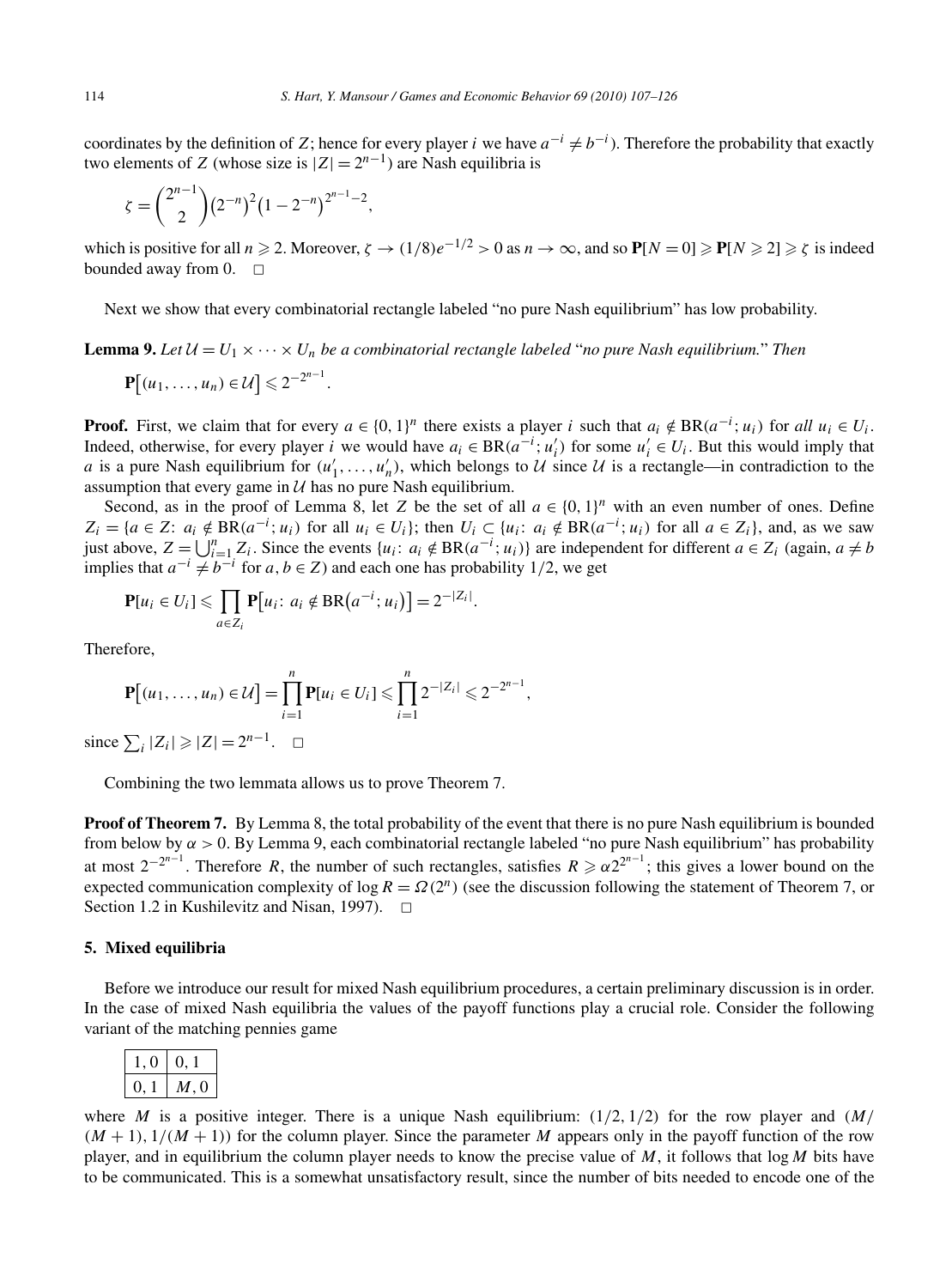values of the payoff function of the row player is also log*M*. However, had it been commonly known, for instance, that the payoff functions under consideration have either 1 or *M* in that entry, then only one bit would have sufficed. We therefore distinguish between two concepts, "magnitude" and "encoding."

Let  $U_i$  be a family of payoff functions of player *i*. The *magnitude* of a rational number  $\rho$  is mag $(\rho) = \log |M| +$  $\log |K|$ , where  $\rho = M/K$  is a reduced fraction (i.e., M and K have no common divisor higher than 1), and the magnitude of the family  $U_i$  is  $\text{mag}(U_i) = \text{max}_{u_i \in U_i, a \in A} \text{mag}(u_i(a))$ . For each  $a \in A$ , the *encoding* of the payoff of player *i* at *a* is enc $(U_i, a) = \log |\{u_i(a): u_i \in U_i\}|\}$ ; i.e., the number of bits required to encode the possible values of  $u_i(a)$  as  $u_i$  varies over  $U_i$ ; the encoding of the family  $U_i$  is enc $(U_i)$  = max $_{a \in A}$  enc $(U_i, a)$ . For example, if every payoff function  $u_i$  in  $U_i$  has two values 1 and *M* (i.e.,  $u_i(a) \in \{1, M\}$  for all  $u_i \in U_i$  and all  $a \in A$ ), then the encoding of  $U_i$  is enc $(U_i) = 1$  bit, whereas its magnitude is mag $(U_i) = \log M$  bits. Finally, if  $\mathcal{U} = U_1 \times \cdots \times U_n$  is a family of games, then  $\text{enc}(\mathcal{U}) = \max_{1 \leq i \leq n} \text{enc}(U_i)$  and  $\text{mag}(\mathcal{U}) = \max_{1 \leq i \leq n} \text{mag}(U_i)$ .

When deriving lower bounds on the communication complexity of mixed Nash equilibrium procedures, one would like the encoding as well as the magnitude to be as low as possible (so that a high complexity will *not* be just a trivial consequence, as in the example above). Specifically, we will construct a large family of games  $U$  that has an encoding of 1 bit and a magnitude of  $O(n)$  bits, such that each game in U will have a different unique Nash equilibrium. This will imply that, in order to reach the correct Nash equilibrium, the number of bits to be transmitted must be at least the logarithm of the size of the family  $U$ . Formally, our result is

**Theorem 10.** For every  $n \ge 2$  there exists a family of binary-action games  $U^n \subset \Gamma_2^n$  whose encoding is 1 bit and whose *magnitude is*  $O(n)$  *bits* (*i.e.,*  $\text{enc}(\mathcal{U}^n) = 1$  *and*  $\text{mag}(\mathcal{U}^n) = O(n)$ *), such that any mixed Nash equilibrium procedure over* <sup>U</sup>*<sup>n</sup> has communication complexity Ω(*2*n), i.e.,*

$$
CC(MIXED, \mathcal{U}^n) = \Omega(2^n).
$$

Our construction is based on a generalization of Jordan's game (Jordan, 1993) in which we modify the payoff of one of the players. For  $n \ge 2$ , the *n*-person *Jordan game*  $J_n$  is a binary-action game with payoff functions  $u_i(a)$ **1**<sub>*{a<sub>i</sub>*=*a<sub>i−1</sub>}(a)* for all players *i*  $\neq$  2 (where *a*<sub>0</sub> ≡ *a<sub>n</sub>*) and *u*<sub>2</sub>*(a)* = **1**<sub>*{a<sub>2</sub>≠a<sub>1</sub>}</sub><i>(a)* for player 2 (we write **1***X* for the indicator</sub></sub> function of the event *X*; e.g.,  $\mathbf{1}_{\{a_1=a_n\}}(a) = 1$  if  $a_1 = a_n$  and  $\mathbf{1}_{\{a_1=a_n\}}(a) = 0$  otherwise). Thus player 2 wants to "mismatch" the action of player 1, whereas every other player  $i \neq 2$  wants to "match" the action of the previous player<sup>15</sup>  $i - 1$ .

Let *f* be a real function from  $\{0, 1\}^{n-2}$  to the half-open interval  $[0, 1)$ , i.e.,  $f: \{0, 1\}^{n-2} \rightarrow [0, 1)$ ; we define the *f* -*modified Jordan game*  $J_n(f)$  by

$$
u_i(a) = \mathbf{1}_{\{a_i = a_{i-1}\}}(a), \quad \text{for } i \neq 2; \quad \text{and}
$$
  

$$
u_2^f(a) = \mathbf{1}_{\{a_2 \neq a_1\}}(a) + \mathbf{1}_{\{a_1 = a_2 = 1\}}(a) \cdot f(a_3, \dots, a_n)
$$
 (2)

(only the payoff of player 2 has been modified).

The following lemma shows that a modified Jordan game has a unique Nash equilibrium, and gives an explicit formula for it. For every function *f* as above, let

$$
\mu(f) = \frac{1}{2^{n-2}} \sum_{(a_3,\ldots,a_n) \in \{0,1\}^{n-2}} f(a_3,\ldots,a_n)
$$

be the average of the values of  $f$ ; equivalently, this is the expected value of  $f$  when every player  $i \geq 3$  randomizes uniformly, i.e.,  $p_i = 1/2$ .

**Lemma 11.** *The modified Jordan game*  $J_n(f)$  *has a unique Nash equilibrium*  $(p_1, \ldots, p_n)$ *, where*  $p_i = 1/2$  *for all players*  $i \neq 1$ *, and*<sup>16</sup>

$$
p_1 = \frac{1}{2 - \mu(f)}.\tag{3}
$$

<sup>15</sup> This game has a unique Nash equilibrium *(*1*/*2*,...,* 1*/*2*)* (this also follows from Lemma 11 below).

<sup>&</sup>lt;sup>16</sup> Recall that  $p_i$  stands for the probability of action 1, i.e.,  $p_i = P[a_i = 1]$ .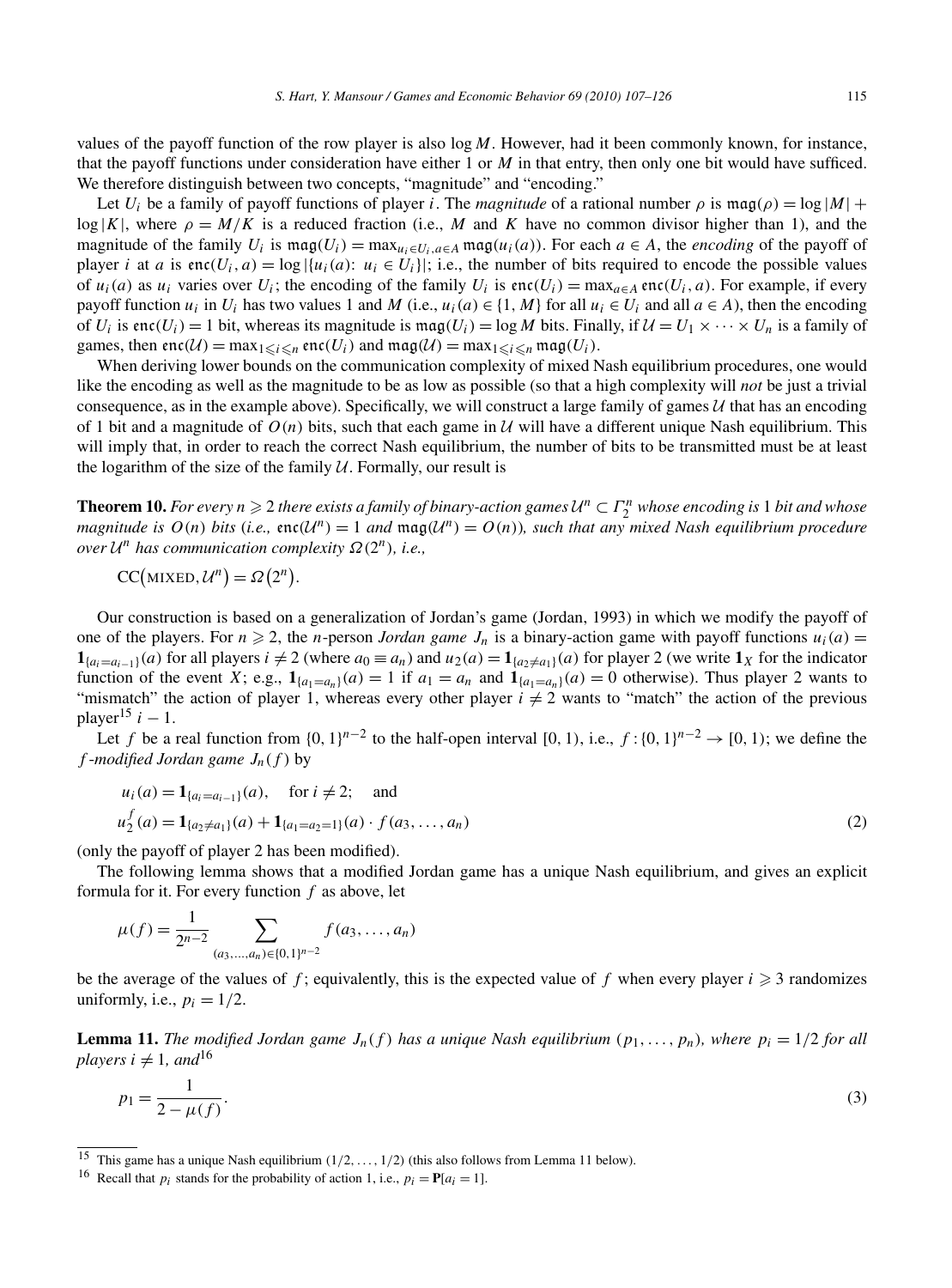**Proof.** Let  $(p_1, \ldots, p_n)$  be a Nash equilibrium of  $J_n(f)$ . Assume that  $p_i \neq 1/2$  for some player  $i \geq 2$ ; without loss of generality,  $p_i > 1/2$ . Then player  $i + 1$  must be playing purely the action 1, i.e.,  $p_{i+1} = 1$ . Repeating this argument implies that  $p_{i+2} = \cdots = p_n = p_1 = 1$ . Therefore player 2, who wants to mismatch player 1, must be playing the action 0 (here we use the fact that  $0 \le f < 1$ ), i.e.,  $p_2 = 0$ . Hence player 3 must be playing 0, and so on; i.e.,  $p_3 = p_4 = \cdots = p_i = 0$ , contradicting  $p_i > 1/2$ .

So we have  $p_i = 1/2$  for all  $i \neq 1$ . As for player 1, the probability  $p_1$  is determined by the condition that player 2 must be indifferent between his two actions ( $p_2 = 1/2$  and so player 2 plays both actions with positive probability), i.e.,

$$
u_2^f(p_1, 0, 1/2, ..., 1/2) = u_2^f(p_1, 1, 1/2, ..., 1/2),
$$

or, recalling the definitions of  $u_2^f$  and  $\mu(f)$ ,

$$
p_1 = p_1 \mu(f) + 1 - p_1.
$$

Solving for  $p_1$  yields (3) and completes the proof.  $\Box$ 

To construct our family of games, we vary the function *f* over a set F of functions; thus, for each  $i \neq 2$ , the family  $U_i = \{u_i\}$  is a singleton, whereas the family  $U_2 = \{u_2^f : f \in \mathcal{F}\}\)$  consists of all payoff functions  $u_2^f$  of player 2 that are obtained for all *f* ∈ F. The property of the family F will be that, for each function  $f \in \mathcal{F}$ , when we substitute *f* in (3) we get a different value for  $p_1$ . The lower bound on the communication complexity will follow from the fact that for each  $f \in \mathcal{F}$  the communication to player 1 must be different. (Indeed, player 1 needs to reach a different value of  $p_1$  for each  $f$ , and always starts with the same information.) This will imply that the number of bits that have to be communicated is at least  $\log |\mathcal{F}|$ . To formalize this, we will call a set of functions  $\mathcal{F}$  *separating* if for any two functions  $f_1 \neq f_2$  in F we have  $\mu(f_1) \neq \mu(f_2)$ . Thus

**Claim 12.** *Let* U *be given as above by a separating set of functions* F*. Then the communication complexity of any mixed Nash equilibrium procedure on* U *is at least* log |F|*.*

We now construct our family of functions. For every  $x = (x_1, ..., x_{n-2})$  in  $\{0, 1\}^{n-2}$ , let  $[x]_2 = \sum_{i=1}^{n-2} x_i 2^{n-2-i}$ be the integer corresponding to the binary string *x*. Let H be the set of Boolean functions  $h: \{0, 1\}^{n-\overline{2}} \to \{0, 1\}$ . For every  $h \in \mathcal{H}$ , define a function  $f_h$  on  $\{0, 1\}^{n-2}$  by

$$
f_h(x) = h(x) \frac{1}{\text{prime}([x]_2)}
$$

for each  $x \in \{0, 1\}^{n-2}$ , where prime(k) is the k-th prime, starting for convenience with prime(0) = 2 (thus prime(1) = 3, prime(2) = 5, and so on; note that indeed  $f_h(x) \in [0, 1)$ ). Let  $\mathcal{F}_{\mathcal{H}} = \{f_h: h \in \mathcal{H}\}\)$ . The following lemma shows that  $\mathcal{F}_{H}$  is a separating family.

**Lemma 13.** *The family*  $\mathcal{F}_{\mathcal{H}}$  *is separating*; *i.e., for any two Boolean functions*  $h_1 \neq h_2$  *in* H *we have*  $\mu(f_{h_1}) \neq \mu(f_{h_2})$ *.* 

**Proof.** Let  $r_1, \ldots, r_m$  be *m* distinct prime numbers, and let  $\rho = \sum_{i=1}^m 1/r_i$ . Express  $\rho$  as a reduced fraction  $\rho = M/K$ , and let  $R = \prod_{i=1}^{m} r_i$ . We claim that  $K = R$ . Indeed, on the one hand the common denominator in the sum  $\rho$  is  $R$ , so *K* divides *R*. On the other hand, multiplying *ρ* by  $K \prod_{i=2}^{m} r_i$  gives

$$
M\prod_{i=2}^{m}r_{i} = \frac{K\prod_{i=2}^{m}r_{i}}{r_{1}} + \sum_{i=2}^{m}K\prod_{j\neq 1,i}r_{j};
$$

therefore  $K \prod_{i=2}^{m} r_i/r_1$  is an integer, and since the  $r_i$  are distinct primes, it follows that  $r_1$  divides *K*. The same holds for all *i*, and so  $\prod_{i=1}^{m} r_i = R$  divides *K*. Altogether  $K = R$  (since each one divides the other), as claimed. Now, for  $\ell = 1, 2$ ,

$$
2^{n-2}\mu(f_{h_\ell}) = \sum_{x \in \{0,1\}^{n-2}} f_{h_\ell}(x) = \sum_{x:h_\ell(x)=1} \frac{1}{\text{prime}([x]_2)} = \frac{M_\ell}{K_\ell},
$$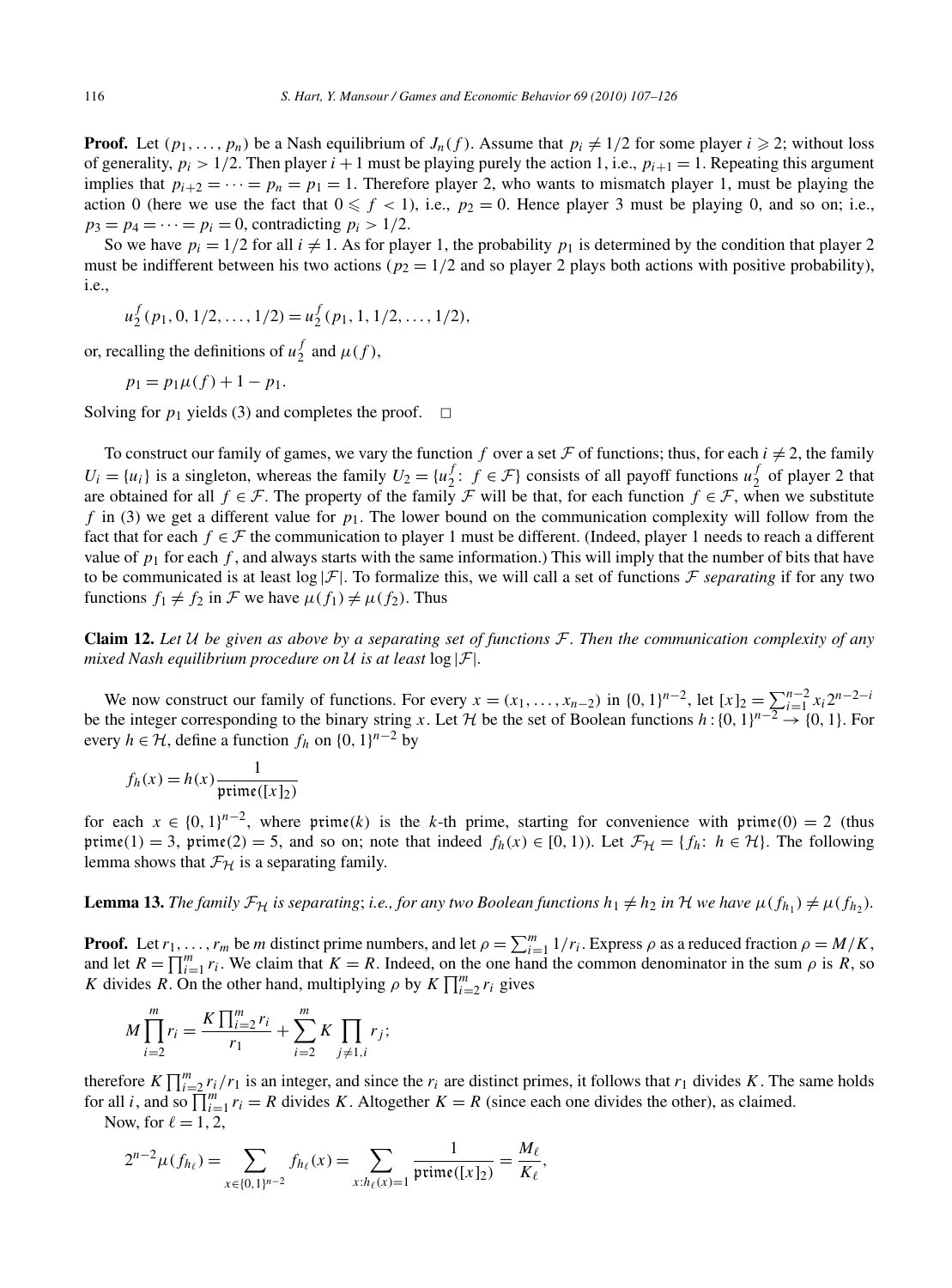where  $M_{\ell}/K_{\ell}$  is a reduced fraction. If  $\mu(f_{h_1}) = \mu(f_{h_2})$  then  $K_1 = K_2$ , or

$$
\prod_{x:h_1(x)=1} \text{prime}([x]_2) = \prod_{x:h_2(x)=1} \text{prime}([x]_2),
$$

which implies that the binary functions  $h_1$  and  $h_2$  are identical.  $\Box$ 

Next, the magnitude of  $\mathcal{F}_{H}$  is  $O(n)$  bits, since prime $(k) = O(k \log k)$  by the Prime Number Theorem, and so log(prime([*x*]<sub>2</sub>)) ≤ log(prime( $2^{n-2}$ )) =  $O(n)$ ; whereas the encoding of  $\mathcal{F}_{H}$  is just 1 bit, since  $f_h(x)$  has only two possible values,  $1/\text{prime}([x]_2)$  and 0. The same therefore holds for the resulting family of games  $\mathcal{U} \equiv \mathcal{U}^n := \{J_n(f): f \in \mathcal{U}^n\}$  $\mathcal{F}_{\mathcal{H}}$  (see (2)). We have thus established

**Claim 14.** The family U satisfies enc $(U) = 1$  and mag $(U) = O(n)$ *.* 

We can now complete the proof of Theorem 10.

**Proof of Theorem 10.** There are  $2^{2^{n-2}}$  Boolean functions *h* in H, so  $|\mathcal{F}_{\mathcal{H}}| = |\mathcal{H}| = 2^{2^{n-2}}$ . Combining this with Claims 12 and 14 and Lemma 13 proves Theorem 10.  $\Box$ 

#### **6. Upper bounds**

In this section we will show that two rather trivial procedures achieve near-optimal communication complexity. This demonstrates the power of our lower bounds, showing that even trivial procedures achieve a near-optimal performance.

We start with a pure Nash equilibrium procedure on binary-action games  $\Gamma_2^n$ .

*Enumeration*: Let  $\Pi_{\text{EWM}}$  be the following procedure. All  $2^n$  joint actions are examined in turn, with each player communicating whether or not he is best-replying there. Formally, at every period  $t = 0, 1, \ldots, 2^n - 1$ , let  $b \in \{0, 1\}^n$  be such that  $[b]_2 = t$  (where  $[b]_2 = \sum_{i=1}^n b_i 2^{n-i}$  is the integer corresponding to the binary string *b*); then player *i* broadcasts  $a_{i,t} = 1$  if  $b_i$  is a best reply to  $b^{-i}$  (i.e.,  $u_i(b) \geq u_i(1 - b_i, b^{-i})$ ), and broadcasts  $a_{i,t} = 0$  otherwise. If all players broadcasted 1 at a certain period *t*, then the procedure terminates at that point with the corresponding *b* (i.e.,  $[b]_2 = t$ ) as a pure Nash equilibrium of the game. Otherwise, the procedure ends at period  $2^n$  with "no pure Nash equilibrium."

Since every one of the *n* players communicates 1 bit in each one of the  $2^n$  periods, we have

**Proposition 15.** *For every*  $n \geq 2$ ,

$$
CC(pURE, \Gamma_2^n) \leqslant CC(\Pi_{ENUM}, \Gamma_2^n) = n2^n.
$$

For the next procedure, consider first the family of binary-action games that also have binary payoffs, i.e.,  $u_i(a) \in$  $\{0, 1\}$  for all  $a \in A = \{0, 1\}^n$ . For every game *G* let  $\bar{x}(G)$  be a Nash equilibrium of *G*. Think of  $\bar{x}$  as a predetermined and agreed-upon rule that selects a Nash equilibrium for each game (for example, among pure Nash equilibria select that one *a* that minimizes  $[a]_2$ ; among mixed Nash equilibria, select that one  $(p_1, \ldots, p_n)$  that minimizes the  $p_i$ lexicographically). The procedure is as follows.

*Broadcast*: Let *Π*<sub>BCAST</sub> be the following procedure. The values of the payoff functions at each one of the 2<sup>*n*</sup> joint actions are broadcast in turn, by all players. Formally, at every period  $t = 0, 1, \ldots, 2^n - 1$ , let  $b \in \{0, 1\}^n$  be such that  $[b]_2 = t$ ; then player *i* communicates  $a_{i,t} = u_i(b)$ . At period  $t = 2^n$  every player can reconstruct the payoff function of every other player:  $u_i(b) = a_{i,[b]_2}$  for each  $b \in \{0, 1\}^n$ , and so they all know the game *G*, and thus the agreed-upon Nash equilibrium  $\bar{x}(G)$ .

The communication complexity of this procedure is again  $n2<sup>n</sup>$ . Clearly, the same holds for any family of games  $U_1^n \subset \Gamma_2^n$  whose encoding is 1 bit (recall Section 5; the magnitude of  $U_1^n$  does not matter and may be arbitrarily large),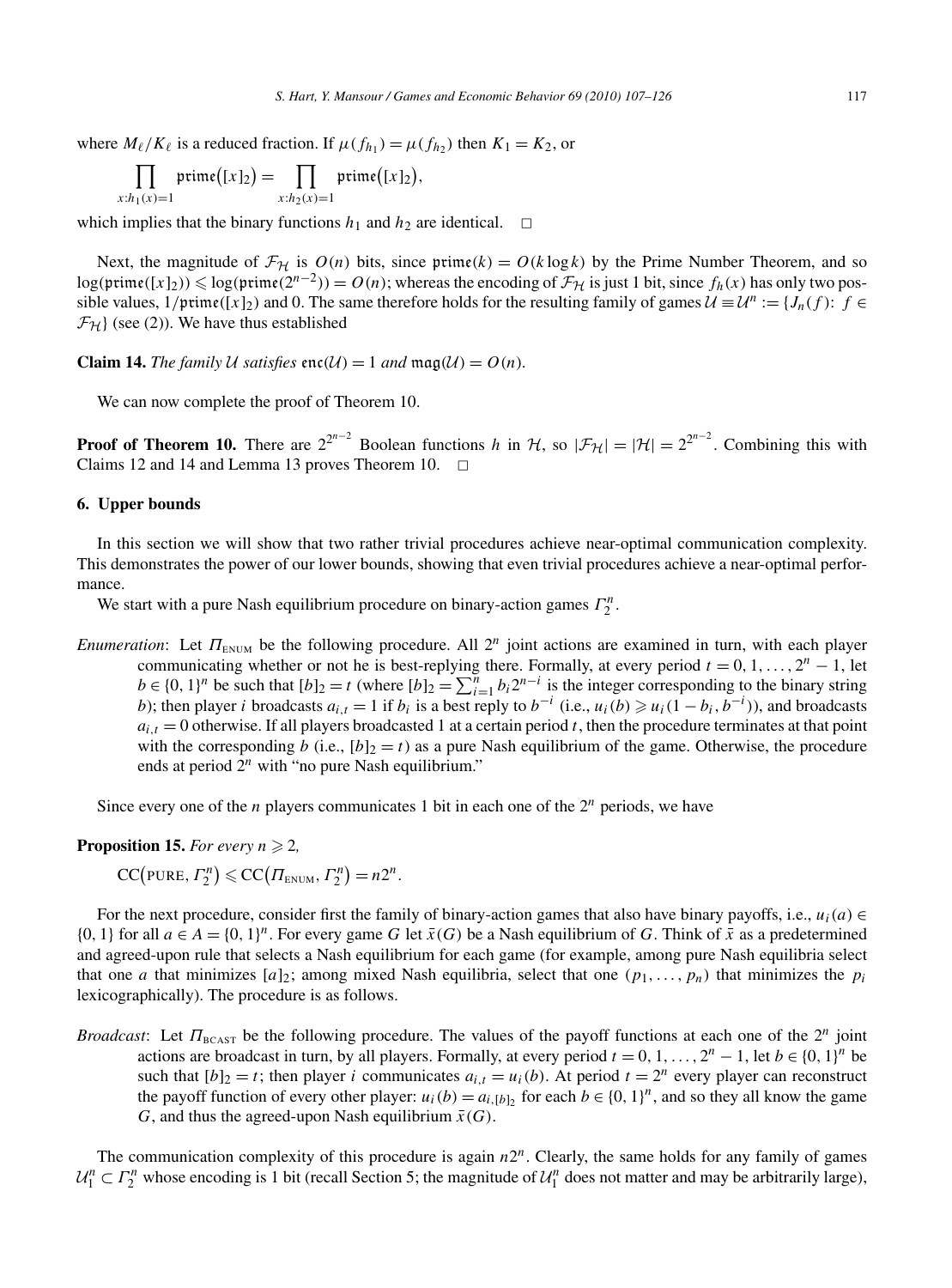whereas if the encoding is r bits, then the number of periods becomes  $r2^n$  (every payoff entry takes r periods to transmit). So we have

**Proposition 16.** For every  $n \geq 2$  let  $U_r^n \subset \Gamma_2^n$  be a family of binary-action games whose encoding is at most *r* bits,  $i.e., \operatorname{enc}(\mathcal{U}_r^n) \leq r$ . Then,

$$
CC(MIXED, \mathcal{U}_r^n) \leqslant CC(\Pi_{BCAST}, \mathcal{U}_r^n) \leqslant rn2^n.
$$

# **7. Correlated equilibria**

In this section we study the communication complexity of reaching a correlated equilibrium, and prove that it is polynomial rather than exponential in the number of players. This shows that the exponential bounds for Nash equilibrium procedures are not due just to the complexity of the input, i.e., to the payoff functions being of exponential size, but rather to the intrinsic complexity of reaching Nash equilibria.

Based on the polynomial-time algorithm of Papadimitriou (2005) for *computing* correlated equilibria of certain "succinct polynomial games," we derive a correlated equilibrium procedure with polynomial communication complexity, for *all games* with integer payoffs. Specifically, let  $\mathcal{U}_\mathfrak{u}^n \subset \Gamma_2^n$  be the family of *n*-person binary-action games with integer payoffs of magnitude at most u bits, i.e.,  $\max_{1 \leq i \leq n} \max(u_i) \leq u$ ; our correlated equilibrium procedure will have a communication complexity that is polynomial in the number of players *n* and the magnitude of the payoffs u (for simplicity we again consider only binary-action games; otherwise, it would be polynomial in *n,* u, and  $\max_{1 \leq i \leq n} |A_i|$ ).

We start by recalling the definition of a correlated equilibrium; see Aumann (1974). Given a game  $G = (n,$  $\{A_i\}_i$ ,  $\{u_i\}_i$ ), a distribution *Q* over the space of joint actions  $A = \prod_{i=1}^n A_i$  is (the distribution of) a *correlated equilibrium* of G if for each player *i* and all actions  $b_i, b'_i \in A_i$ , we have  $\mathbf{E}_Q[u_i(b_i, a^{-i}) \mathbf{1}_{\{a_i=b_i\}}] \ge \mathbf{E}_Q[u_i(b'_i, a^{-i}) \mathbf{1}_{\{a_i=b_i\}}]$ (where  $\mathbf{E}_Q$  denotes expectation with respect to the distribution  $Q$ ). Equivalently, consider the "extended game" where, before *G* is played, a joint action  $a = (a_1, \ldots, a_n) \in A$  is randomly chosen according to *Q* and each player *i* is given a "recommendation" to play  $a_i$ , his coordinate of the chosen  $a$ ; then  $Q$  is a correlated equilibrium of  $G$  if and only if the combination of strategies where each player always plays according to his recommendation constitutes a Nash equilibrium of the extended game.

A *correlated equilibrium procedure Π* is defined in the same way as a Nash equilibrium procedure, except that now the output of each player is a distribution *Q*, such that *Q* is a correlated equilibrium of the game  $G = (u_1, \ldots, u_n)$  that was given as input.17 Let CEP be the collection of correlated equilibrium procedures. Similarly to CC*(*MIXED*,*G*)* and CC*(*PURE*,*G*)*, we define the *communication complexity of correlated equilibrium procedures* for a family of games G  $\operatorname{acc}(C) \operatorname{correlation}(G) = \min_{\Pi \in \operatorname{CEP}} \operatorname{CC}(T, \mathcal{G}) = \min_{\Pi \in \operatorname{CEP}} \max_{G \in \mathcal{G}} \operatorname{CC}(T, G)$ .

We come now to the construction of Papadimitriou (2005), which consists of running an ellipsoid algorithm in the Hart–Schmeidler setup (Hart and Schmeidler, 1989). In our communication complexity framework, every player can run internally the computations of the algorithm at no cost. However, since the payoff function  $u_i$  is known only to player *i*, only *i* can compute his own expected payoffs—which he can then broadcast to all players. The communication complexity counts only the number of bits transmitted, and therefore, as we will see, there is no need to restrict ourselves to "succinct games of polynomial type" as in Papadimitriou (2005).

We define the procedure  $\Pi_{\text{CORR}}$  as follows. All players simulate the algorithm of Papadimitriou (2005). At each step of the ellipsoid algorithm, an *n*-tuple of mixed strategies  $p = (p_1, \ldots, p_n) \in \Delta = \prod_{i=1}^n \Delta_i$  is generated (the whole vector *p* is computed internally by—and thus known to—each player). Every player *i* then computes his expected payoff  $u_i(p)$  and broadcasts it. In terms of communication complexity, again, the local computation of *p* and  $u_i(p)$ has no cost; only the transmission of  $u_i(p)$  counts.

Papadimitriou (2005) proves, first, that a correlated equilibrium is reached in a number of steps that is bounded by a polynomial in *n* and u; and second, that the *n*-tuples of mixed strategies  $p \in \Delta$  generated at every step have a magnitude mag(p) =  $O(nu)$  bits. Therefore, when the payoffs  $u_i(a)$  for all  $a \in A$  are integers of at most u bits, the expected payoff  $u_i(p)$  for  $p \in \Delta$  requires at most  $O(n \text{mag}(p) + u + n) = O(n^2u)$  bits (since it is a weighted sum of

<sup>17</sup> Finite games always possess correlated equilibria.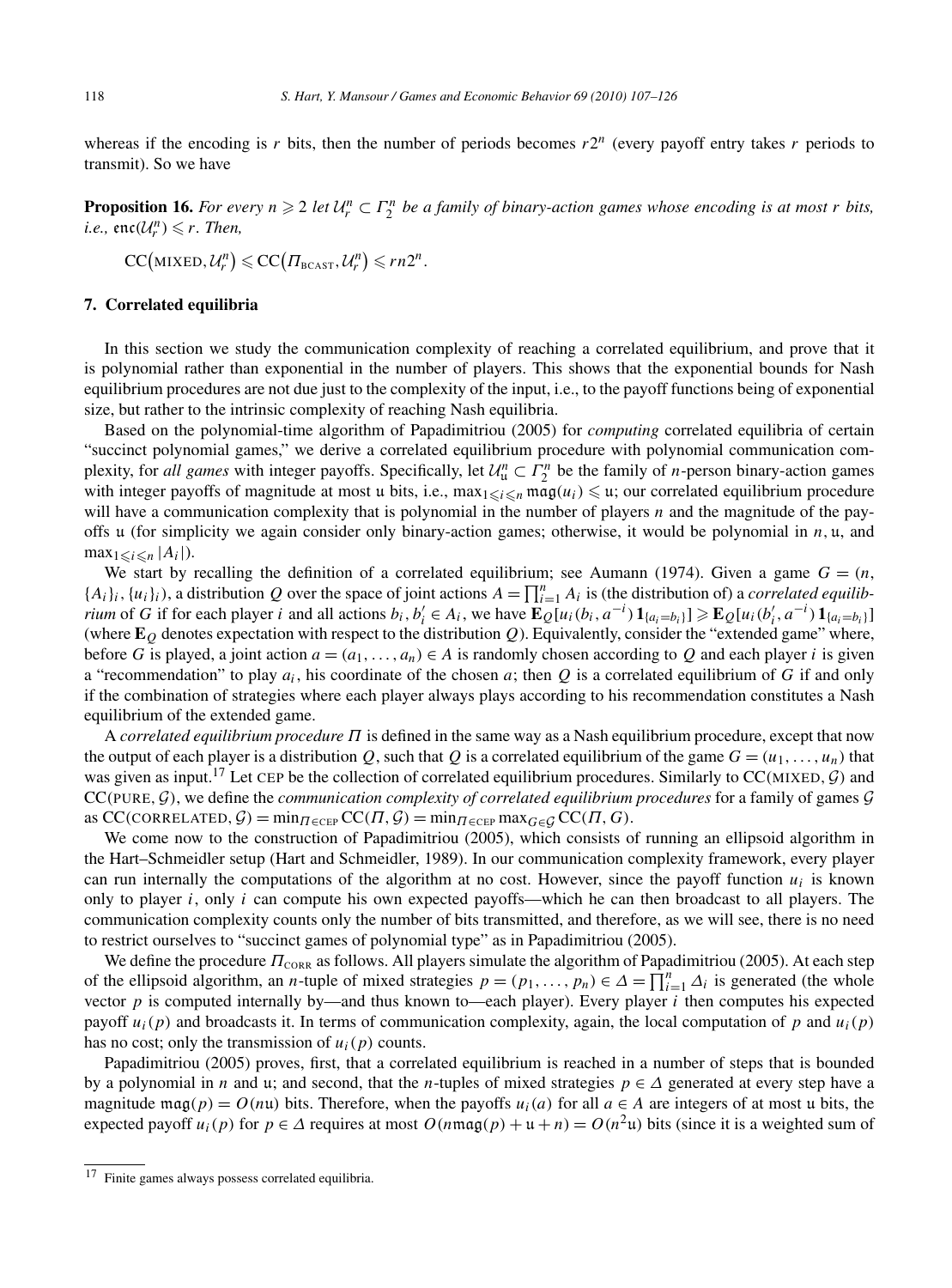$2^n$  entries). Altogether, this implies that the total number of bits transmitted in the procedure  $\Pi_{\text{CORR}}$  is bounded by a polynomial in *n* and u, and we have shown

**Theorem 17.** For every  $n \ge 2$  and  $u \ge 1$ , let  $U_u^n \subset \Gamma_2^n$  be the family of *n*-person binary-action games with integer *payoffs of magnitude at most u, i.e.,*  $\max_{1 \leq i \leq n} \max(u_i) \leq u$ . Then there exists a correlated equilibrium procedure *<sup>Π</sup>*CORR *whose communication complexity over* <sup>U</sup>*<sup>n</sup>* <sup>u</sup> *is polynomial in n and* u*, i.e.,*

$$
CC\big(\text{CORRELATED}, \mathcal{U}_{\mathfrak{u}}^n\big) \leqslant CC\big(\Pi_{\text{CORR}}, \mathcal{U}_{\mathfrak{u}}^n\big) \leqslant polynomial(n, \mathfrak{u}).
$$

In Appendix B we will present further results on the communication complexity of reaching correlated equilibria. Specifically, in the classes of games of Sections 4 and 5 where the communication complexity of reaching Nash equilibria was shown to be exponential, that of correlated equilibria turns out to be quite low; moreover, it is attained by simple procedures. We will also analyze the communication complexity of reaching correlated *approximate* equilibria.

# **8. Extensions**

#### *8.1. Stochastic procedures*

For simplicity we have discussed only *deterministic* procedures; however, our results carry over to "stochastic" (or "randomized") procedures. In an *equilibrium stochastic procedure*, the players may randomize when choosing their actions (i.e.,  $a_{i,t} \in A_i$  is chosen according to a probability distribution, which may depend on the history and on player *i*'s payoff function), and the procedure terminates in an appropriate equilibrium (pure, mixed, or correlated, as the case may be). The analysis of stochastic procedures is in terms of the *expected* communication complexity (i.e., the expectation of the number of bits transmitted until termination), which we denote CCS (where S stands for "stochastic").

In general, the communication complexity of deterministic and stochastic protocols are polynomially related (see Kushilevitz and Nisan, 1997, Section 2.3), and so we expect the analysis of stochastic procedures also to lead to exponential bounds. In particular, the lower bound on the communication complexity of the S-disjointness problem DISJ<sub>S</sub> remains  $Ω(|S|)$  also for stochastic protocols (see Kushilevitz and Nisan, 1997, Section 3.4), so the result of Theorem 3 holds also for pure Nash equilibrium *stochastic* procedures. As for Theorem 10, the counting argument of Section 5 applies to any procedure, whether deterministic or stochastic. See Appendix B for the analysis of some correlated equilibrium stochastic procedures.

#### *8.2. Larger action spaces*

We have mainly considered games in  $\Gamma_2^n$  where every player has 2 actions. What happens when the number of actions increases to  $s > 2$ ? This has two effects. First, the space of joint actions is larger:  $s^n$  rather than  $2^n$ ; and second, the number of communication bits per message is now log *s* rather than 1. Of course, as we noted at the end of Section 2.3, any lower bound for  $\Gamma_2^n$  is also a lower bound for  $\Gamma_s^n$ . However, most of our techniques turn out to be easily extendable to  $\Gamma_s^n$ , and to yield better bounds when  $s > 2$ . For instance, the matching pennies reduction (Section 3.2) gives a lower bound of  $\Omega(s^n)$  when applied to  $\Gamma_s^n$  (recall Theorem 1: the disjointness problem for subsets of a set of size *s<sup>n</sup>* has communication complexity *sn)*. As for the upper bounds, the enumeration and broadcast procedures *Π*<sub>ENUM</sub> and *Π*<sub>BCAST</sub> (Section 6) lead to a communication complexity of *O(ns<sup>n</sup>* log *s)* and *O(rns<sup>n</sup>)*, respectively.

#### *8.3. Nash approximate equilibria*

An *approximate* equilibrium requires each player's gain from deviating to be small. Formally, given *ε >* 0, a *Nash ε*-*equilibrium* is a combination of mixed actions  $p = (p_1, ..., p_n) \in \Pi_{i=1}^n \Delta_i = \Delta$  such that  $u_i(p) \ge u_i(q_i, p^{-i}) - \varepsilon$ for every player *i* and any mixed action  $q_i \in \Delta_i$  of *i*. It would be interesting to study the communication complexity of reaching Nash approximate equilibria, and determine whether or not it is also exponential in the number of players.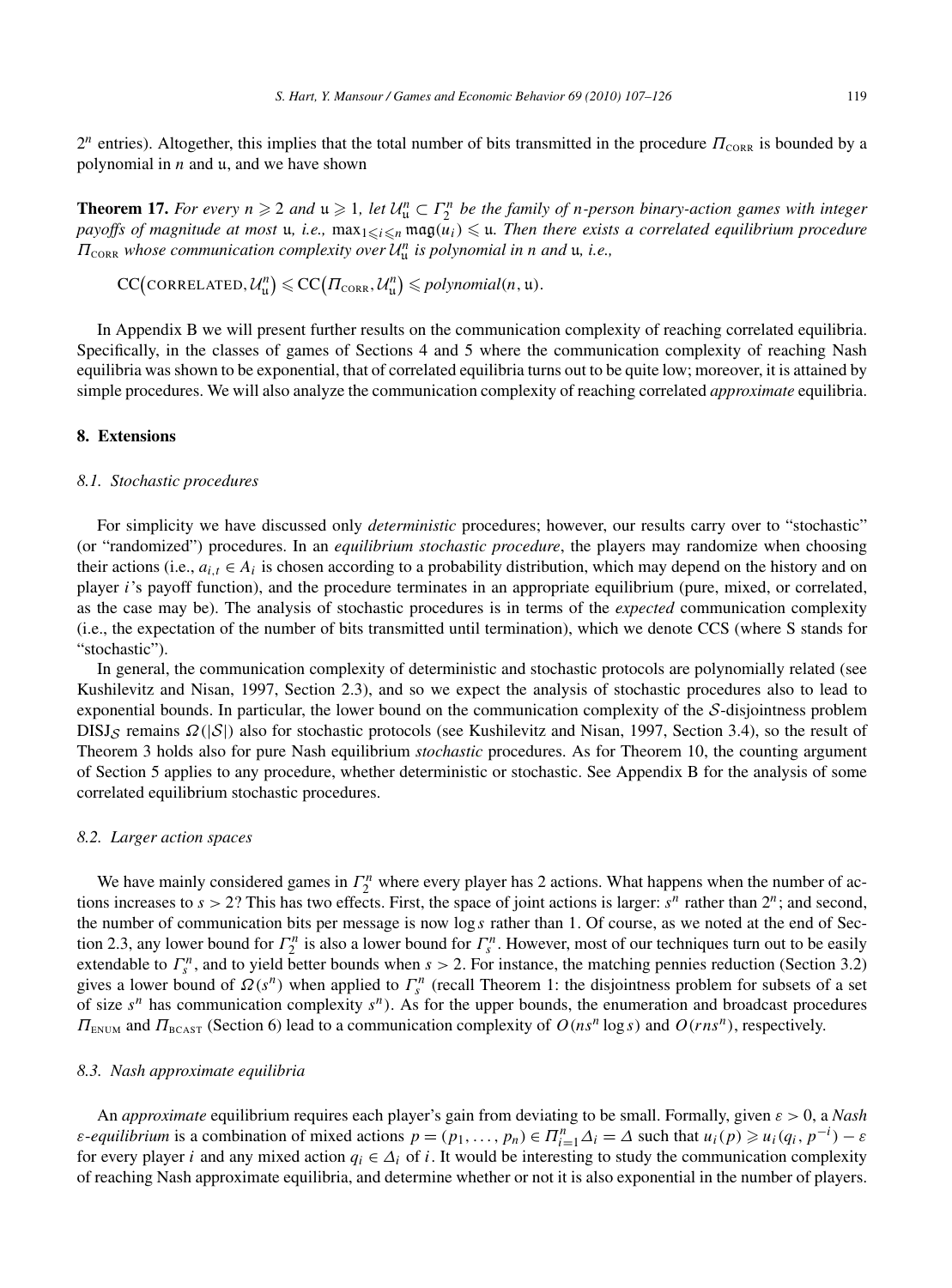## **Acknowledgments**

We thank Fabrizio Germano, Adam Kalai, Eyal Kushilevitz, Andreu Mas-Colell, Noam Nisan, and the anonymous referees for useful discussions and suggestions, and the Institute for Advanced Studies at the Hebrew University of Jerusalem where some of this work was done. The research was partially supported by grants of the Israel Science Foundation (Hart, Mansour) and by an IBM faculty award (Mansour).

# **Appendix A. Potential game reduction**

In Section 3.2 we provided a reduction—the matching pennies reduction—from procedures for the 2*n*-disjointness problem to *n*-person pure Nash equilibrium procedures. We now construct another reduction, which we call the *potential game reduction*, whose additional property<sup>18</sup> is that whenever the two sets in the disjointness problem intersect, the corresponding game has the finite improvement path property. This reduction will establish Theorem 4.

Before we describe the potential game reduction, it is worthwhile to investigate why an alternative naive reduction fails. Let us start with a few notations, which will be useful later on. The *Hamming distance*  $d_H(w, v)$  between two vectors  $w, v \in \{0, 1\}^k$  equals the number of coordinates in which they differ; for a set  $V \subset \{0, 1\}^k$ , put  $d_H(w, V) =$  $\min_{v \in V} d_H(w, v)$ .

Recall from Section 3.1 that *n* is assumed even and the set of *n* players is partitioned into two sets of *n/*2 players, *T*<sub>1</sub> and *T*<sub>2</sub>; the players of *T*<sub> $\ell$ </sub> are denoted  $(\ell, i)$  for  $i \in \{1, \ldots, n/2\}$  and  $\ell \in \{1, 2\}$ . Take  $S = \{0, 1\}^{n/2}$ , and consider the following reduction from the S-disjointness problem to binary-action games  $\Gamma_2^n$ . Let  $S_1, S_2 \subset S = \{0, 1\}^{n/2}$ . For each joint action  $a \in \{0, 1\}^n$  define  $z = z(a) \in \{0, 1\}^{n/2}$  by  $x_i = a_{1,i} \oplus a_{2,i}$  for all  $i \in \{1, \ldots, n/2\}$ , and let the payoff functions be  $u_{\ell,i}(a) = -d_H(z(a),S_{\ell})$ , for all  $a \in \{0,1\}^n$ ,  $i \in \{1,\ldots,n/2\}$ , and  $\ell \in \{1,2\}$ . One can show that there exists a pure Nash equilibrium in this game iff  $S_1 \cap S_2 \neq \emptyset$ . However, improvement paths in these games are not necessarily finite.<sup>19</sup> Our potential game reduction will also use the Hamming distance to drive the joint action to a certain region, but will require a much more complex structure in order to guarantee that all improvement paths are finite.

We now present the potential game reduction. Let *H* be a Hamiltonian cycle in the hypercube  $\{0, 1\}^{n/2}$ . For *x*,  $y \in$  ${0, 1}^{n/2}$ , when *y* immediately follows *x* in the cycle *H* we write  $y = next(x)$  and  $x = prev(y)$ ; also, let  $r(x) \in$  $\{1, \ldots, n/2\}$  denote the index of the unique bit in which *x* and  $next(x)$  differ. Let

$$
L = \{xx: x \in \{0, 1\}^{n/2}\} \cup \{yx: y, x \in \{0, 1\}^{n/2}, y = next(x)\},\
$$

where *zw* denotes the concatenation of the strings *z* and *w*. Clearly  $L \subset \{0, 1\}^n$  and  $|L| = 2 \cdot 2^{n/2}$ . In our games every joint action  $a \in A$  will be mapped to some  $z(a) \in \{0, 1\}^n$ , and the payoff of every player will increase as  $z(a)$ approaches the set *L*. A pure Nash equilibrium *a*, if it exists, will always have  $z(a) \in L$ .

The players in  $T_1$  have binary actions, i.e.,  $A_{1,i} = \{0, 1\}$ , whereas those in  $T_2$  have four actions:  $A_{2,i} = \{0, 1\} \times$  $\{0, 1\}$ . For an action  $a_{2,i} = (c_{2,i}, d_{2,i}) \in A_{2,i}$ , we will refer to  $c_{2,i}$  as the *action bit* and to  $d_{2,i}$  as the *done bit*. A joint action  $a \in A$  can be written  $a = (a_1, a_2)$ , where  $a_1 \in \prod_i A_{1,i}$  and  $a_2 \in \prod_i A_{2,i}$  are the joint actions of  $T_1$  and  $T_2$ , respectively. Given  $a = (a_1, a_2)$ , define

$$
x_1 \equiv x_1(a_1) = a_1 = (a_{1,1}, \dots, a_{1,n/2}) \in \{0, 1\}^{n/2},
$$
  
\n
$$
x_2 \equiv x_2(a_2) = (c_{2,1}, \dots, c_{2,n/2}) \in \{0, 1\}^{n/2},
$$
  
\n
$$
d_2 \equiv d_2(a_2) = (d_{2,1}, \dots, d_{2,n/2}) \in \{0, 1\}^{n/2},
$$
 and  
\n
$$
z \equiv z(a) = x_1x_2 \in \{0, 1\}^n
$$

 $(x_1x_2)$  is the concatenation of  $x_1$  and  $x_2$ ).

We will view *L* as a cycle that moves from each *xx* to *yx*, where  $y = next(x)$ , and then from *yx* to *yy*. As the joint action *a* changes, so does the resulting  $z(a)$ . To move  $z(a)$  in *L* between *xx* and *yx* one player in  $T_1$ , namely  $(1, r(x))$ ,

<sup>18</sup> Besides reducibility and constructibility; see Section 3.1.

<sup>&</sup>lt;sup>19</sup> For example, take  $S_1$ ,  $S_2$  such that  $S_1 \cap S_2 \neq \emptyset$  and there are two vectors w and v with  $d_H(w, S_1) < d_H(w, S_2)$ ,  $d_H(v, S_2) < d_H(v, S_1)$ , and

 $d_H(w, v) = 1$ . Let *i* be the index where *w* and *v* differ; players  $(1, i)$  and  $(2, i)$  can then alternate indefinitely in performing improvement steps.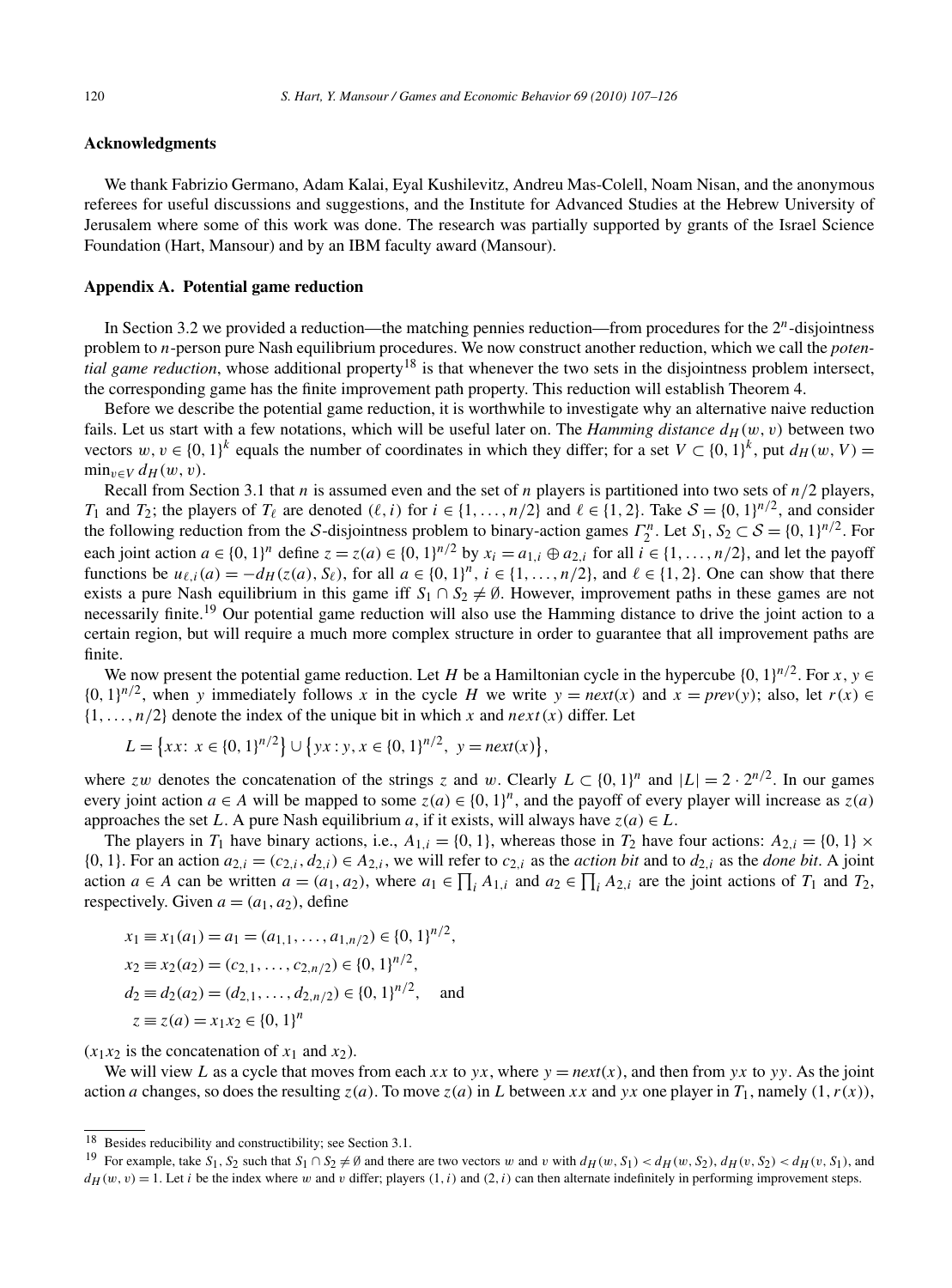must change his action; we call him the *forward active* 1-*player* at *xx*, and also the *backward active* 1-*player* at *yx*, and denote him by  $r_1(xx) = r_1(yx) = (1, r(x))$ . Similarly, the move between *yx* and *yy* is controlled by the action bit of one player in  $T_2$ , namely  $r_2(yx) = r_2(yy) = (2, r(x))$ , which we call the *forward active* 2-*player* at *yx*, and also the *backward active* 2-*player* at *yy*.

A high-level description of our reduction is as follows. Given two subsets  $S_1$  and  $S_2$  of  $S = \{0, 1\}^{n/2}$ , we define the payoff functions of the players such that: (1) all players want to reach *L* (i.e., have  $z(a) \in L$ ) and stay in it; (2) when in *L*, only the active players have an incentive to change their actions; (3) if the joint action is *xx* and  $x \in S_1 \cap S_2$ then no active player has an incentive to change his action, and we are at a pure Nash equilibrium; and (4) the payoff functions of the players in  $T_\ell$  depend only on  $S_\ell$ , for  $\ell \in \{1, 2\}$ .

Specifically, for each player  $(1, i)$  in  $T_1$  we define his payoff function

$$
u_{1,i}(a) = \begin{cases} -d_H(x_1x_2, L), & \text{if } x_1x_2 \notin L, \\ 1, & \text{if } x_1x_2 \in L \text{ and } x_1 \neq x_2, \\ 2, & \text{if } x_1x_2 \in L, x_1 = x_2, x_1 \in S_1, \text{ and } d_{r_2(x_1x_2)} = 1, \\ 0, & \text{if } x_1x_2 \in L, x_1 = x_2, x_1 \notin S_1 \text{ or } d_{r_2(x_1x_2)} = 0. \end{cases}
$$

Thus, if  $z = x_1 x_2 \notin L$  then  $u_{1,i}(a)$  is the negative of the Hamming distance from *z* to the set *L* (this provides the incentive always to move in the direction of *L*, and once *L* is reached not to leave it). If  $x_1 = x_2, x_1 \in S_1$ , and  $d_{r_2(x_1,x_2)} = 1$ , then  $u_{1,i}(a)$  has the maximal value of 2 (this is where the pure Nash equilibria will be, if at all); note that players in *T*<sub>1</sub> can test  $d_{r_2(x_1x_2)} = 1$  since the identity of the active 2-player  $r_2(x_1x_2) = r_2(z(a))$  is just a function of the joint action *a*. If  $x_1 \neq x_2$  then  $u_{1,i}(a) = 1$ , and otherwise  $u_{1,i}(a) = 0$  (this will cause the players in  $T_1$  to prefer to move from  $x_1 = x_2$  to  $x_1 \neq x_2$ , unless both  $x_1 \in S_1$  and  $d_{r_2}(x_1, x_2) = 1$ .

For each player  $(2, i)$  in  $T_2$ , we first define an auxiliary function  $GoodDone_{2,i}$ 

$$
GoodDone_{2,i}(a) = \begin{cases} 0, & \text{if } x_1 = x_2, (2, i) = r_2(x_1 x_2), \text{ and } d_{2,i} \neq \mathbf{1}_{\{x_2 \in S_2\}}, \\ 1, & \text{otherwise,} \end{cases}
$$

and then the payoff function

$$
u_{2,i}(a) = \begin{cases} -d_H(x_1x_2, L), & \text{if } x_1x_2 \notin L, \\ 0, & \text{if } x_1x_2 \in L \text{ and } x_1 \neq x_2, \\ 2 \cdot GoodDone_{2,i}(a), & \text{if } x_1x_2 \in L, x_1 = x_2, \text{ and } x_2 \in S_2, \\ GoodDone_{2,i}(a), & \text{if } x_1x_2 \in L, x_1 = x_2, \text{ and } x_2 \notin S_2. \end{cases}
$$

The idea is that when  $x_1 = x_2$  the active 2-player  $(2, i) = r_2(x_1 x_2)$  should "signal" through his done bit whether or not  $x_2 \in S_2$  (this is needed to let the players in  $T_1$  know when a Nash equilibrium has been reached); if he does not signal correctly he is "penalized" by having  $GoodDone_{2,i} = 0$  instead of 1, which decreases his payoff.

**Claim 18.** *The constructibility and reducibility properties hold for the potential game reduction.*

**Proof.** By definition of the reduction, the payoffs of the players in  $T_\ell$  depend only on  $S_\ell$ , and so the constructibility property holds. It remains to show that the reducibility property holds.

We will distinguish five types of joint actions *a* in *A* and analyze each in turn.

(1) a such that  $z(a) = x_1x_2 \in L$ ,  $x_1 = x_2$ ,  $x_1 \in S_1$ ,  $d_{r_2(x_1x_2)} = 1$  and  $x_2 \in S_2$ —thus  $x_1 = x_2 \in S_1 \cap S_2$ —is a pure Nash equilibrium, since all players get their maximal payoff of 2 (we have  $GoodDone_{2,i}(a) = 1$  for all players  $(2, i)$ ) in *T*<sub>2</sub>). Such an *a* is obtained from  $x = x_1 = x_2 \in S_1 \cap S_2$  by putting  $a_{1,i} = x_{(i)}$  (= the *i*'s coordinate of *x*) for each player  $(1, i)$  in  $T_1$ , and  $a_{2,i} = (c_{2,i}, d_{2,i})$  with action bit  $c_{2,i} = x_{(i)}$  and arbitrary done bit  $d_{2,i}$  for each player  $(2, i)$  in *T*<sub>2</sub>, except for the active 2-player  $r_2(x_1x_2)$ , whose done bit is  $d_{r_2(x_1x_2)} = 1$ .

(2) *a* such that  $z(a) = x_1x_2 \notin L$  cannot be a Nash equilibrium since at least one player  $(\ell, i)$ , by changing his action, can bring the new  $z(a')$  closer to *L* and thus increase his payoff by 1.

(3) *a* such that  $z(a) = x_1x_2 \in L$ ,  $x_1 \neq x_2$  cannot be a Nash equilibrium, since the (forward) active 2-player, by changing his action bit and also setting his done bit correctly (to  $d_{r_2(x_1x_2)} = \mathbf{1}_{\{x_2 \in S_2\}}$ ), can increase his payoff from 0 to either 1 or 2.

(4) *a* such that  $z(a) = x_1x_2 \in L$ ,  $x_1 = x_2$ , and either  $x_1 \notin S_1$  or  $d_{r_2(x_1,x_2)} = 0$  cannot be a Nash equilibrium since the active 1-player can increase his payoff from 0 to 1 by changing his action.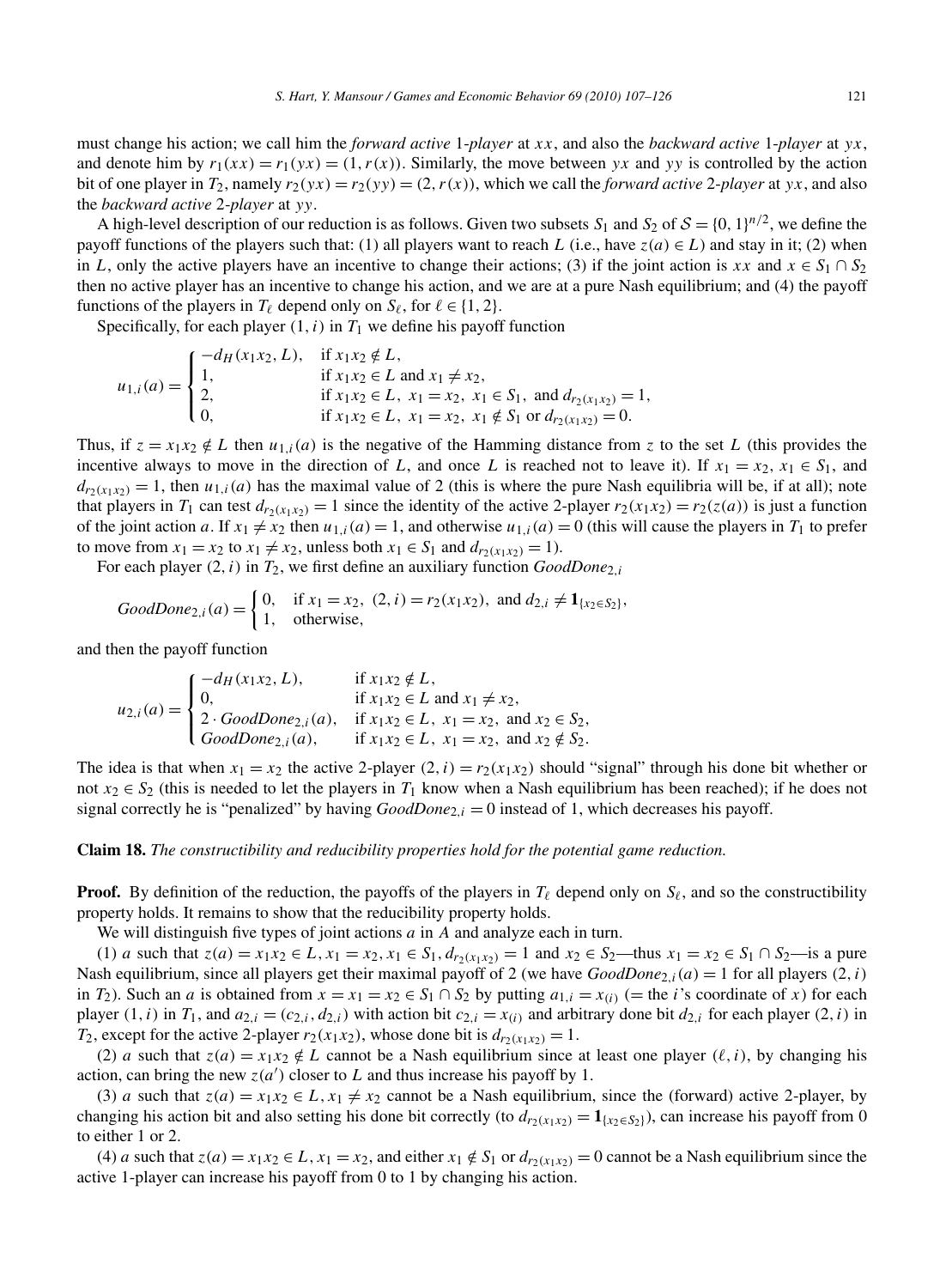(5) *a* such that  $z(a) = x_1x_2 \in L$ ,  $x_1 = x_2$ ,  $x_1 \in S_1$ ,  $d_{r_2(x_1x_2)} = 1$  and  $x_2 \notin S_2$  cannot be a Nash equilibrium since  $GoodDone_{r_2(x_1,x_2)}(a) = 0$  and so the active 2-player  $r_2(x_1,x_2)$  can increase his payoff from 0 to 1 by changing his done bit to  $d_{r_2(x_1x_2)} = 0$ .

Now (1)–(5) cover all possibilities, and we have shown that if  $S_1 \cap S_2 \neq \emptyset$  then there is a pure Nash equilibrium (case (1)), whereas if  $S_1 \cap S_2 = \emptyset$  then there is no pure Nash equilibrium.  $\Box$ 

Next, we will show that when  $S_1 \cap S_2 \neq \emptyset$  all the improvement paths are finite.

**Lemma 19.** *Consider an improvement step from a to*  $a'$ *. If*  $z(a) = x_1x_2 \in L$ *, then*  $z(a') \in L$  *and the improving player is either the active* 1*-player*  $r_1(x_1x_2)$  *or the active* 2*-player*  $r_2(x_1x_2)$ *.* 

**Proof.** Improvement steps cannot lead outside *L*: at *a* all payoffs are non-negative since  $z(a) \in L$ , whereas if  $z(a') \notin L$ then all payoffs become negative. Only an active player can change his action bit such that  $z(a') \in L$ ; as for the done bit of a player in  $T_2$ , it affects his own payoff only when he is the active 2-player.  $\Box$ 

**Lemma 20.** *Consider an improvement step from a to*  $a'$ *. If*  $z(a) = x_1x_2 \in L$  *and the improving player is the backward active* 2*-player, then he modifies only his done bit.*

**Proof.** A backward active 2-player exists only in the case where  $x_1 = x_2 = x$ ; changing his action leads from *xx* to *xy* where  $y = \text{prev}(x)$ , and thus makes his payoff 0—which cannot be an improvement.  $\Box$ 

**Lemma 21.** *Consider an improvement path that starts with an improvement step by a player (*2*,j) in T*<sup>2</sup> *from a with*  $z(a) \in L$  *to a'*. Then from *a'* until the next improvement step by a player from  $T_2$ , if any, we have GoodDone<sub>2,*i*</sub> = 1 *for all players*  $(2, i) \in T_2$ *.* 

**Proof.** We distinguish two cases according to the first improvement step. If  $(2, j)$  modified only his done bit, then  $z(a)$ was of the form *xx*, and  $GoodDone_{2,j}$  changed from 0 to 1. So we are now at  $z(a') = xx$  with  $GoodDone_{2,i}(a') = 1$ for all players  $(2, i) \in T_2$  (for player  $(2, i)$ , where  $i \neq j$ , this follows from the definition of *GoodDone*<sub>2*,i*</sub>), and that will remain so as long as no player in *T*<sup>2</sup> moves (since an improvement step by a 1-player leads to *yx* where, again by definition,  $GoodDone_{2,i} = 1$ ).

If the first improvement step by  $(2, j)$  involved the action bit, then Lemma 20 implies that  $(2, j)$  was the forward active 2-player, and so  $z(a) = yx$  and  $z(a') = yy$  (where  $y = next(x)$ ). But unless  $(2, j)$  also set the done bit correctly (to  $\mathbf{1}_{\{x \in S_2\}}$ ) it could not have been an improvement step, and so  $GoodDone_{2,j}(a') = 1$ . From here on the argument is identical to the first case.  $\square$ 

**Corollary 22.** *Consider an improvement path that starts at a with*  $z(a) \in L$ *. At each step after the first improvement step performed by some player from*  $T_2$ *, all the players*  $(2, i)$  *in*  $T_2$  *have GoodDone*<sub>2*,i*</sub> = 1*.* 

**Lemma 23.** *Consider an improvement path that starts at a with*  $z(a) \in L$ *. Then there are no consecutive improvement steps performed by players from the same set*  $T_\ell$ *, where*  $\ell \in \{1, 2\}$ *.* 

**Proof.** By Lemma 19 only the active players can perform improvement steps, and the path never leaves *L*.

By way of contradiction, assume that two players in *T*<sup>1</sup> perform consecutive improvement steps. It must therefore be the same player moving back and forth between *xx* and *yx* (where  $y = next(x)$ ), but then his payoff after the two consecutive steps does not change—a contradiction.

If two players in  $T_2$  perform consecutive improvement steps, then, again, it must be the same player, and so his payoff must have first increased from 0 to 1, and then from 1 to 2. But then that second step was from an  $xx \in L$ with  $x \notin S_2$  (payoff of 1) to a  $yy \in L$  with  $y \in S_2$  (payoff of 2), which is impossible (since it involves two players modifying their actions).  $\Box$ 

**Proposition 24.** *Consider an improvement path. Then after at most*  $n + 2$  *initial steps*: (I) *the path reaches L and never leaves it*; (II) *all the players*  $(2, i)$  *in*  $T_2$  *have*  $Good Done_{2,i} = 1$ ; *and either* (IIIa) *all improvement steps are performed by forward active players or* (IIIb) *a pure Nash equilibrium is reached.*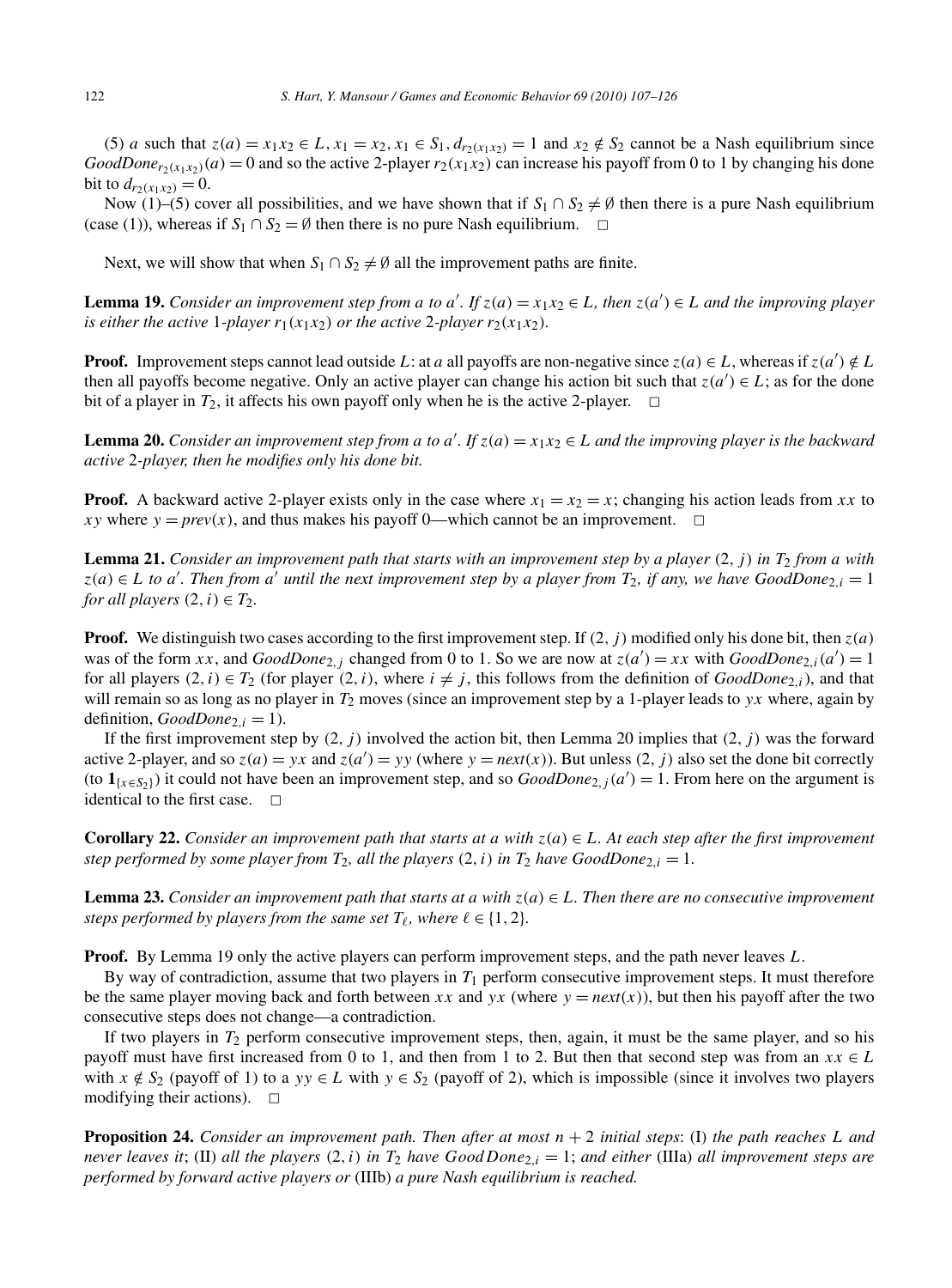**Proof.** Every improvement step outside *L* decreases the distance to *L*, so after at most *n* steps we must reach *L*, and never leave it (Lemma 19). While in *L* the improvement steps alternate between  $T_1$  and  $T_2$  (Lemmata 19 and 23), so in at most 2 more steps (in total, no more than  $n + 2$  steps from the start), an active player from  $T_2$  performs an improvement step. By Corollary 22, from that time on  $GoodDone_{2,i} = 1$  for all the players  $(2,i)$  in  $T_2$ . Therefore, in particular, no improvement step can change only the done bit, and so the players in  $T_2$  can make only forward moves (Lemma 20). As for *T*1, if there is a backward move, then it goes from *yx* to *xx* and must increase the payoff of the active 1-player from 1 to 2. Therefore  $x \in S_1$  and  $d_{r_2}(x) = 1$ , which together with  $GoodDone_{r_2}(x) = 1$  implies that  $x \in S_2$ , and so the payoffs of all players equal 2, the maximal payoff—and a pure Nash equilibrium has been reached. <del>□</del>

**Proposition 25.** *If*  $S_1 \cap S_2 \neq \emptyset$  *then the game G generated by the potential game reduction has finite improvement paths.*

**Proof.** Assume by contradiction that an infinite improvement path exists. Proposition 24 implies that from some point on (IIIa) always holds, and so the improvement steps are all performed by active forward players. Therefore all states in *L* are traversed in turn, in particular *xx* for  $x \in S_1 \cap S_2$ . At that point the payoff of every player (2*,i)* in  $T_2$  is 2 (since *GoodDone*<sub>2,i</sub> = 1 by (II) of Proposition 24); also,  $d_{r_2}(xx) = 1_{x \in S_2} = 1$  (since *GoodDone*<sub>r2</sub>(xx) = 1), and so the payoff of every player in  $T_1$  is 2 too, and no further improvement is possible.  $\Box$ 

We can now complete the proof of our result.

**Proof of Theorem 4.** Let  $\mathcal{G} \subset \Gamma_4^n$  be the family of games that are obtained in our construction for all  $S_1, S_2 \subset \Gamma_4$  $S = \{0, 1\}^{n/2}$ ; Claims 18 and 5 imply that CC(PURE,  $G = \Omega(|S|) = \Omega(2^{n/2})$ . By Proposition 25, every game  $G \in \mathcal{G}$ either has the finite improvement path property, i.e.,  $G \in \mathcal{FIP}_4^n$  (when  $S_1 \cap S_2 \neq \emptyset$ ) or *G* has no pure Nash equilibrium (when  $S_1 \cap S_2 = \emptyset$ ). Now CC(PURE,  $\mathcal{FIP}_4^n$ )  $\geqslant$  CC(PURE,  $\mathcal{G} \cap \mathcal{FIP}_4^n$ ) (the communication complexity is defined as the worst case over all games in the family), and we claim that  $CC(PURE, \mathcal{G} \cap \mathcal{FIP}_4^n) = CC(PURE, \mathcal{G})$ . Indeed, take any pure Nash equilibrium procedure  $\Pi$  over  $\mathcal{G} \cap \mathcal{FIP}_4^n$ , and let its communication complexity be *K* bits. We can then use *Π* over the whole family G, stopping it once *K* bits have been transmitted without a pure Nash equilibrium having been reached. Since all games in  $G$  having pure Nash equilibrium lie in  $\mathcal{FIP}_4^n$  by Proposition 25, this is indeed a pure Nash equilibrium procedure for  $G$ , and its communication complexity is also  $K$ . So

 $CC(\text{PURE}, \mathcal{FIP}_4^n) \geqslant CC(\text{PURE}, \mathcal{G} \cap \mathcal{FIP}_4^n) = CC(\text{PURE}, \mathcal{G}) = \Omega(2^{n/2}).$ 

This establishes Theorem 4.  $\Box$ 

# **Appendix B. Correlated equilibria**

In this appendix we show that, in the settings where we have obtained lower bounds on the communication complexity of pure and mixed Nash equilibrium procedures, there are simple procedures reaching a correlated equilibrium, whose communication complexity is low (polynomial, or even zero). Moreover, the support of the correlated equilibria that are reached is also low (the *support* of a correlated equilibrium *Q* is the number of joint actions  $a \in A$  for which  $O(a) > 0$ ).

Finally, we study the communication complexity of reaching correlated approximate equilibria, and show that regret-minimization techniques yield simple polynomial upper bounds.

#### *B.1. Modified Jordan games*

We will exhibit a simple distribution that turns out to be a correlated equilibrium for *all* modified Jordan games, as defined in Section 5. For each  $n \geq 3$ , consider the following four joint actions in A:

 $z_{00} = (0, 1, 0, 0, 0, \ldots, 0),$ *z*<sup>01</sup> = *(*0*,* 1*,* 1*,* 0*,* 0*,...,* 0*), z*<sup>10</sup> = *(*1*,* 0*,* 0*,* 1*,* 1*,...,* 1*),*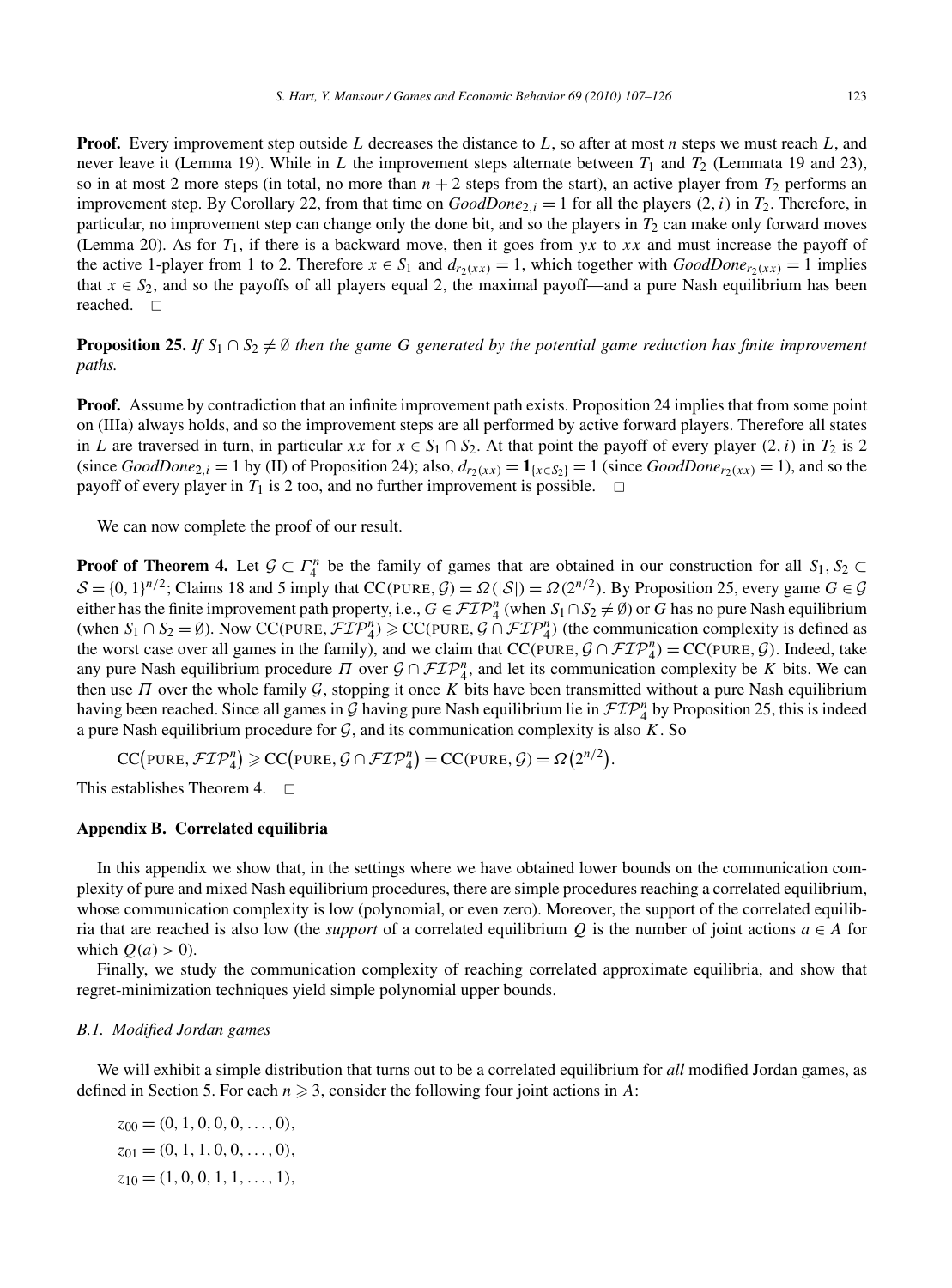*z*<sup>11</sup> = *(*1*,* 0*,* 1*,* 1*,* 1*,...,* 1*)*

(i.e.,  $z_{bc} = (b, 1 - b, c, b, b, \ldots, b)$  for  $b, c \in \{0, 1\}$ ), and let  $Q_n$  be the distribution that assigns equal probability of 1*/*4 to each one of these four joint actions.

**Lemma 26.** The distribution  $Q_n$  is a correlated equilibrium of the modified Jordan game  $J_n(f)$  for every  $n \geq 3$  and  $e \vee e \vee f : \{0, 1\}^{n-2} \rightarrow [0, 1)$ *.* 

**Proof.** For each *a* in the support of  $Q_n$ , i.e.,  $a \in \{z_{00}, z_{01}, z_{10}, z_{11}\}$ , we have the following: every player  $i \neq 2, 3, 4$ always matches his predecessor, and so he gets his highest payoff of 1 and will not deviate; also, player 2 always mismatches player 1, and so he will not deviate either (we use here  $0 \le f < 1$ ). As for players  $i = 3, 4$ , when  $a_i = 0$  it is equally likely (according to  $Q_n$ ) that  $a_{i-1} = 0$  and  $a_{i-1} = 1$ , and so the payoff of *i* is 1/2 and a deviation to  $b_i = 1$ does not change his payoff; the same holds when  $a_i = 1$ .  $\Box$ 

Since there is a correlated equilibrium that does not depend on the specific modification *f* , no communication is needed to reach it. Therefore we have established the following:

**Theorem 27.** For every  $n \geqslant 3$ , the communication complexity of reaching a correlated equilibrium over the family of *binary-action games* <sup>U</sup>*<sup>n</sup>* <sup>⊂</sup> *<sup>Γ</sup> <sup>n</sup>* <sup>2</sup> *of Theorem* 10 *is zero, i.e.,*

 $CC\left(\text{CORRELATED}, U^n\right) = 0.$ 

#### *B.2. Bayesian setting*

Recall the Bayesian setting of Section 4. The probability distribution **P** over the family  $\Gamma_2^n$  of binary-action games is obtained by putting  $u_i(0, a^{-i}) = 0$  and  $u_i(1, a^{-i}) = 1$  with probability 1/2, and  $u_i(0, a^{-i}) = 1$  and  $u_i(1, a^{-i}) = 0$ with probability 1/2, independently over all *i* and  $a^{-i}$ . For each player *i* and action  $b = 0, 1$ , let  $B_{i,b} := \{a \in A:$  $a_i = b$ ,  $u_i(a) = 1$  be the set of joint actions where player *i* plays the action *b*, and that is his best-reply action.

We start with a preparatory lemma. Let  $m = 4n^2$ . After the payoff functions  $\{u_i\}_i$  have been chosen (according to **P**) and every player *i* has been informed of his own  $u_i$ , let player *i* select a random subset of size *m* of  $B_i$ <sub>*i*</sub>, denote it  $S_{i,0}$ , and a random subset of size *m* of  $B_{i,1}$ , denote it  $S_{i,1}$ , with all joint actions in each  $B_{i,b}$  equally likely to be selected. Put  $S_i = S_{i,0} \cup S_{i,1}$  and  $S = \bigcup_i S_i$ ; then  $S \subset A$  is a random set containing at most 2*mn* joint actions (the same joint action may be selected by different players). Let  $\zeta_S$  denote the uniform distribution on *S* (i.e.,  $\zeta_S(s) = 1/|S|$ for every  $s \in S$ ).

**Lemma 28.**  $\zeta_S$  *is a correlated equilibrium in the game*  $(u_1, \ldots, u_n)$  *with probability at least*  $1 - 2ne^{-n}$ *.* 

Note that there are two randomizations here: first, the payoff functions  $u_i$  (according to  $P$ ), and second, the selections  $S_i$  (conducted after each player *i* knows his  $u_i$ ); we will write **Pr** for the resulting joint probability on both payoffs and selections.

**Proof.** In order for  $\zeta_s$  to be a correlated equilibrium, the 2*n* inequalities

$$
\sum_{a \in S: a_i = b} [u_i(b, a^{-i}) - u_i(1 - b, a^{-i})] \ge 0,
$$
\n(B.1)

for all *i* and  $b = 0, 1$ , must be satisfied. Fix a player *i* and an action  $a_i = b$  in  $\{0, 1\}$ , and let  $T = \{a \in S: a_i = b\}$ . For each *a* ∈ *A* such that  $a_i = b$ , let  $X_a = u_i(b, a^{-i}) - u_i(1 - b, a^{-i})$ ; then  $X_a \in \{1, -1\}$ , and we want to obtain an upper bound on the probability that  $\sum_{a \in T} X_a < 0$ , i.e., the corresponding inequality (B.1) is violated.

If *a* ∈ *T* was selected by player *i*, i.e., *a* ∈ *S<sub>i</sub>*, then necessarily *a* ∈ *S<sub>i</sub>*,*b* and so *X<sub>a</sub>* = 1 (since *S<sub>i</sub>*,*b* ⊂ *B<sub>i</sub>*,*b*). If  $a \notin S_i$ , then *a* was selected by some other player  $j \neq i$ , and then it is equally likely that  $X_a = 1$  and  $X_a = -1$  (since player *i*'s payoff and player *j*'s selection are independent). Let *K* be the number of elements in  $T \setminus S_i$ ; then  $0 \leq \pi$  $K \le 2m(n-1)$  and  $\sum_{a \in T}^{n} X_a = m + \sum_{a \in T \setminus S_i} X_a = m + \sum_{k=1}^{K} Y_k$ , where the  $Y_k$  are independent random variables with  $Pr[Y_k = 1] = Pr[Y_k = -1] = 1/2$ . Applying Hoeffding's inequality (Hoeffding, 1963) yields  $Pr[\sum_{a \in T} X_a \leq$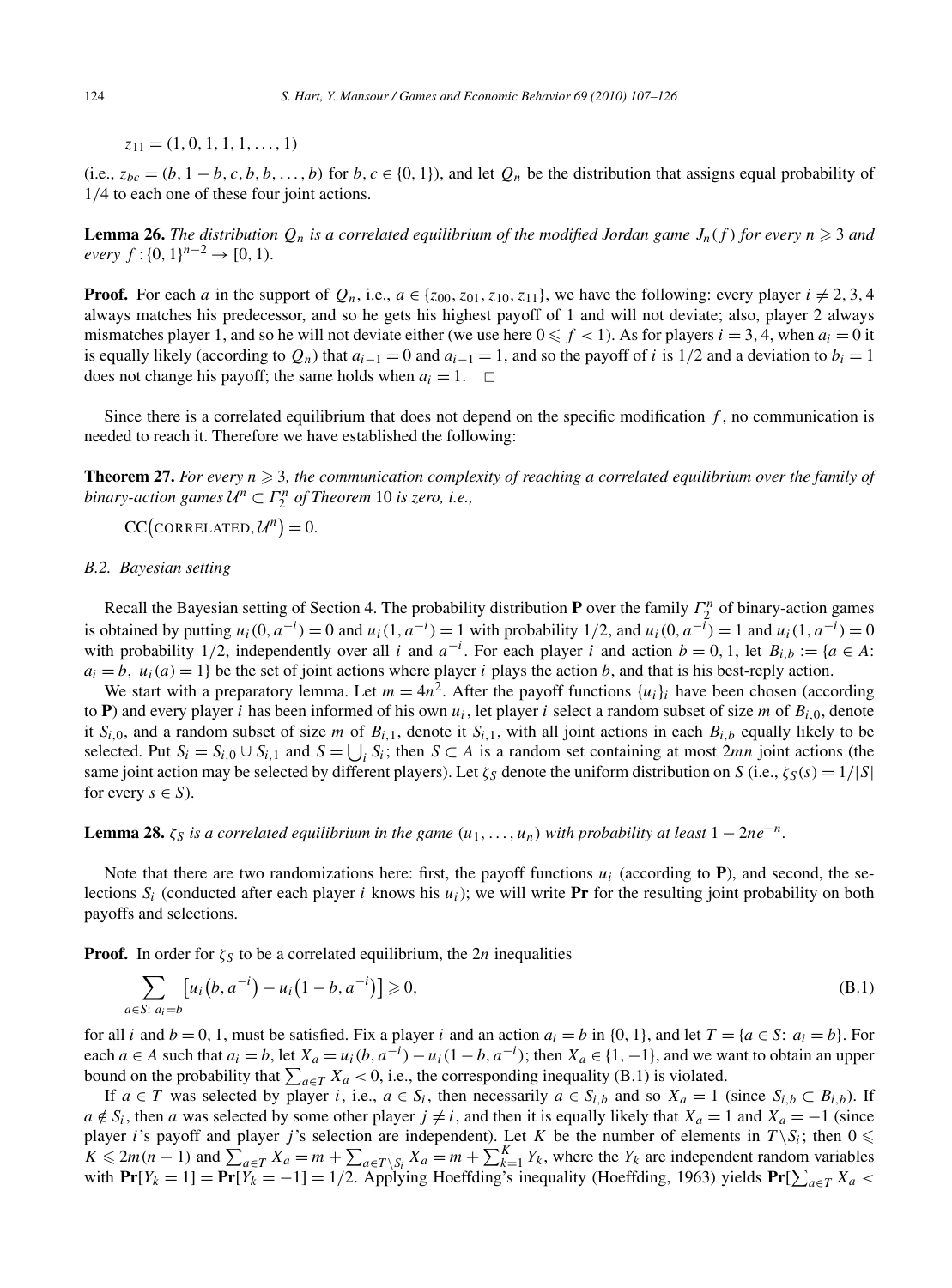$0 | K] = Pr[\sum_{k=1}^{K} Y_k < -m] \le e^{-m^2/(2K)} \le e^{-n}$  for every  $K \le 2m(n-1)$  (recall that we took  $m = 4n^2$ ), and so  $\Pr[\sum_{a \in T} X_a < 0] \leqslant e^{-n}.$ 

The same computation applies to all *i* and  $b = 0, 1$ , and so the probability that at least one of the 2*n* inequalities (B.1) is violated is at most  $2ne^{-n}$ . <del>□</del>

Consider now the following stochastic procedure  $\Pi_{\text{BAYES}}$ . In the first stage, each player *i* selects a random set  $S_i = S_{i,0} \cup S_{i,1}$  of joint actions as above, and then broadcasts it. In the second stage, each player *i* verifies whether the resulting  $S = \bigcup_{i=1}^{n} S_i$  satisfies his two inequalities (B.1) (only  $u_i$  matters here), and then broadcasts the result, using one bit. If all inequalities are satisfied, then  $\zeta_s$  is a correlated equilibrium and the procedure terminates. If not, then in the third stage all players broadcast their complete payoff functions, and then they each compute a correlated equilibrium using the same algorithm, so as to get the same result. Since  $\Pi_{\text{BAYES}}$  is a stochastic procedure, for each game *G* we consider the expected communication complexity CCS*(Π*BAYES*,G)* (see Section 8.1).

**Theorem 29.** *The expected communication complexity of the correlated equilibrium stochastic procedure*  $\Pi_{\text{BAYES}}$  *is*  $O(n^4)$ *, i.e.*,

$$
\mathbf{E}\big[CCS(\Pi_{BAYES}, \mathcal{G})\big] = O\big(n^4\big),
$$

*where the expectation* **E** *is according to the probability distribution* **P** *of Theorem* 7*.*

**Proof.** Each one of the *n* sets  $S_i$  has  $2m = 8n^2$  elements of *n* bits each, and so the first stage has a communication complexity of  $8n^4$  bits. Then each player sends a single bit, which adds *n* bits of communication. With probability at most  $2ne^{-n}$  the resulting  $\zeta_S$  is not a correlated equilibrium, and then there is an additional communication complexity of *n*<sup>2*n*</sup> of broadcasting the payoff functions. Altogether,  $\mathbf{E}[CCS(\Pi_{BAYES}, \mathcal{G})] = 8n^4 + n + 2ne^{-n}n2^n \le$  $8n^4 + n + 2n^2 = O(n^4)$ .  $\Box$ 

# *B.3. Correlated approximate equilibria*

We will now show that "regret-minimization" procedures that reach correlated approximate equilibria have a low communication complexity. Let *ε >* 0; a *correlated ε-equilibrium* is defined in the same way as a correlated equilibrium, except that now all the inequalities must hold only within *ε*.

**Theorem 30.** *For every*  $n \ge 2$  *and*  $u \ge 1$ , *let*  $U_u^n \subset \Gamma_2^n$  *be the family of n-person binary-action games with payoffs of magnitude at most* u, *i.e.*,  $\max_{1 \leq i \leq n} \max_{i \leq j} \{u_i\} \leq u$ . Then for every  $\varepsilon > 0$  there exists a correlated  $\varepsilon$ -equilibrium *stochastic procedure Πε-*CORR *whose expected communication complexity over* <sup>U</sup>*<sup>n</sup>* <sup>u</sup> *is polynomial in n and* u*, i.e.,*

$$
CCS(\Pi_{\varepsilon\text{-CORR}}, \mathcal{U}_{\mathfrak{u}}^{n}) = O\bigg(\frac{n^2}{\varepsilon^2} + n\mathfrak{u}\bigg).
$$

**Proof.** For every  $\varepsilon, \delta > 0$  there exists a regret-minimization procedure that guarantees that, after  $T = C \log(n/\delta)/\varepsilon^2$ periods, there is a probability of at least  $1 - \delta$  that the time average of the played joint actions constitutes a correlated *ε*-equilibrium (where *C* is an appropriate constant); e.g., see Cesa-Bianchi and Lugosi (2006, Section 7.4). Let  $\Pi_{\text{RM}}$ be such a procedure for  $\delta = 2^{-n}$ ; its communication complexity is  $nT = O(n^2/\varepsilon^2)$ , since in each one of the *T* periods every player's action corresponds to one bit of communication.

The procedure  $\Pi_{\varepsilon\text{-}\text{CORR}}$  starts by running  $\Pi_{\text{RM}}$ ; let  $a^t = (a_{1,t}, \ldots, a_{n,t}) \in A$  be the joint action at time *t*. When  $\Pi_{\text{RM}}$ terminates, after *T* periods, each player *i* computes his average regrets and checks whether they are both at most *ε* (i.e.,  $(1/T)\sum_{t=1}^{T} [u_i(b, a^{-i,t}) - u_i(a^t)] \leq \varepsilon$  for  $20$ <sup>b</sup> = 0, 1); he then broadcasts the result using one bit. With probability at least  $1 - 2^{-n}$  all average regrets are at most  $\varepsilon$ , and then the uniform distribution on  $(a^1, \ldots, a^T)$  is a correlated *ε*-equilibrium and  $\Pi_{\varepsilon\text{-}\text{CORR}}$  terminates.

Otherwise, all players broadcast their complete payoff functions, after which they all compute a correlated equilibrium using the same algorithm. The communication at this stage requires  $O(n2^n\mu)$  bits, but it only happens with

<sup>20</sup> For binary-action games, conditional ("internal") and unconditional ("external") regrets are the same.